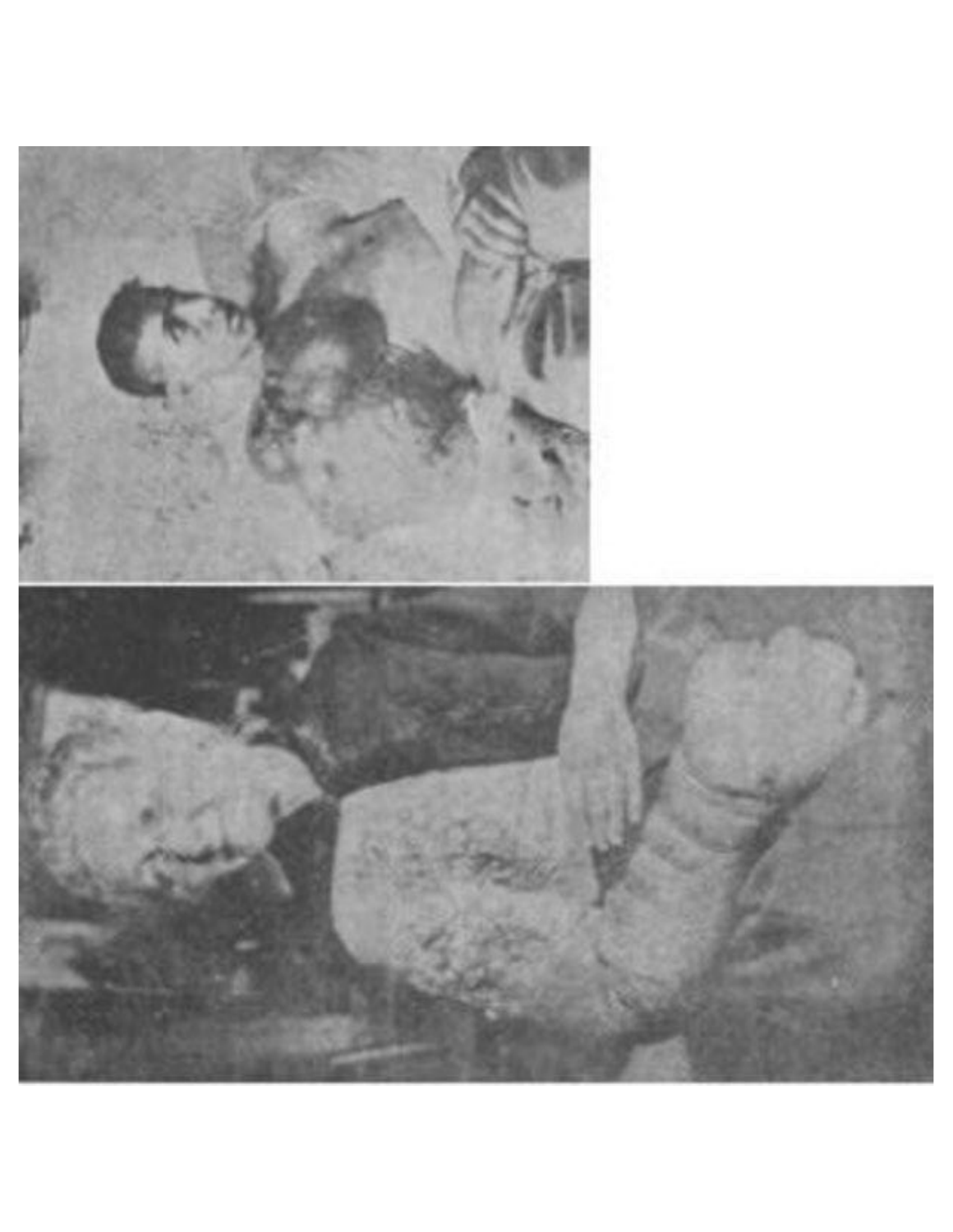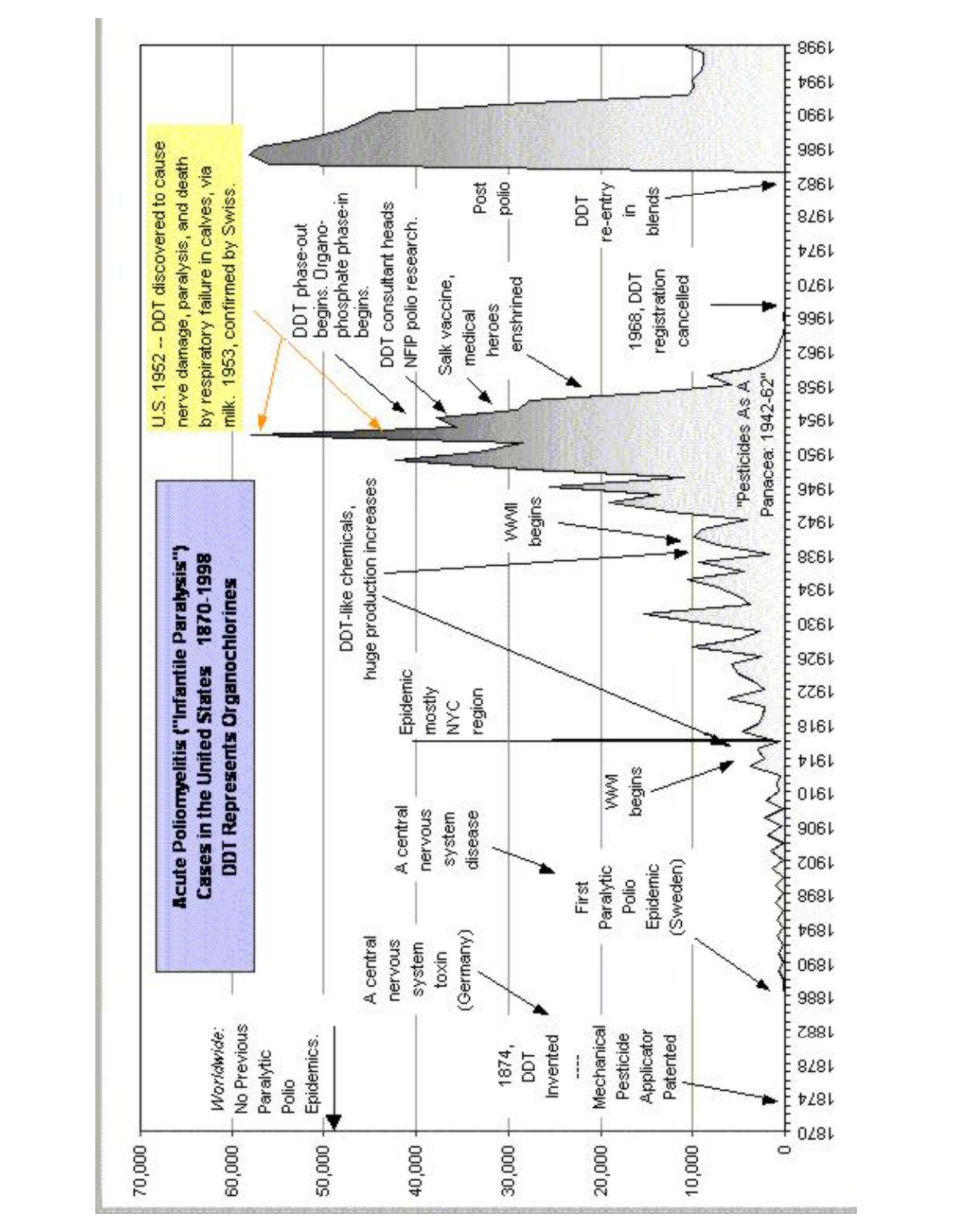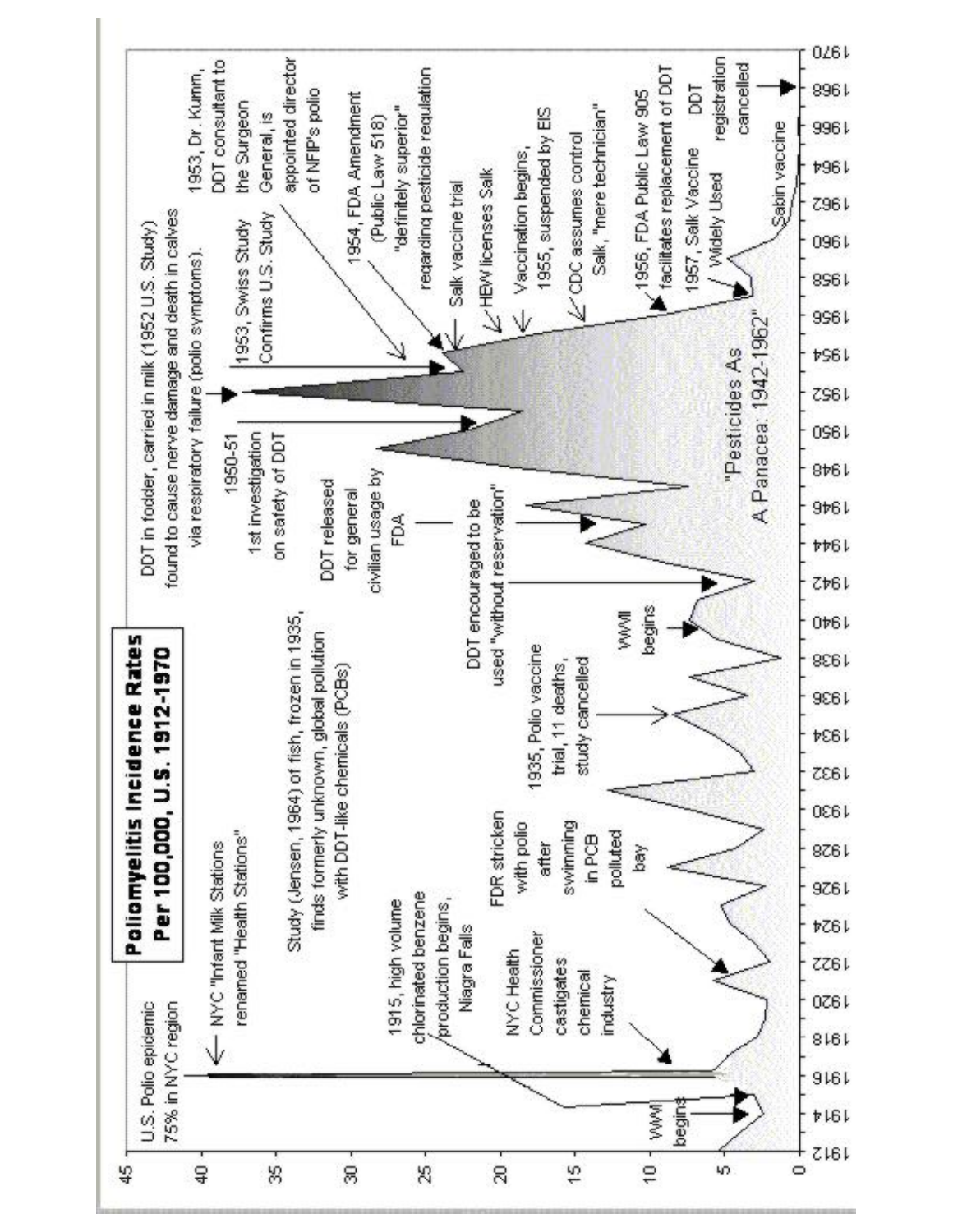# **Vaccination: From the Sacred Cow to the Cash Cow**

## by Jeremy Brenes, DIHom, BS

An MSN Encarta document on cowpox states, "**Cowpox**, contagious viral disease of cows characterized by pustular eruptions, especially on udders and teats. Cowpox can be transmitted to humans by direct contact. Persons infected with cowpox become immune to smallpox, a similar but more serious disease. This immunity was discovered by the British physician Edward Jenner, who used cowpox virus to inoculate patients against smallpox." As we shall soon see, the only important point true in this quote is the name of the man involved, Edward Jenner. We shall do this by taking a chronological look at vaccination.

Vaccination dates back to antiquity, but the exact time and location of its origin is unknown. The ancient Egyptians were thought to have a smallpox vaccine as far back as c. 3000 B.C., though I have found no evidence to confirm this. The ancient Chinese supposedly had an inhaled form of the vaccine from c. 1000 B.C.

The first certain record of vaccination dates back to c. 1500 B.C. India. Dhanwantari, who in some sources is considered an ancient Hindu god and in others an actual living man, is considered the father of Vedic medicine and the first to employ the smallpox inoculation. The ancient Hindus are said to have prepared a vaccine by transmitting the smallpox virus through a cow.

Ancient eastern thought surrounding the nature of disease derives from the polytheistic belief that demons or gods were responsible for them. The historical and cultural evidence of the ancient Hindus corroborates both this and the ancient origin of the smallpox vaccine.

As indicated in the book *Hindu Goddesses* by David R. Kinsley, the Hindu goddess Sheetula-Mata, or Sìtala, played a dual role with the smallpox disease. She could bring the disease upon a village for neglecting her, or it could be brought on by invading demons. In either case, the goddess would have to save the people from the disease.

Another Hindu goddess is Vac, whose name literally translates to "speech". She is associated with speech and communication, and is a source of strength and nourishment. She is also known as the "heavenly cow" and takes the form of a cow in Hindu belief.

The process of transmitting the smallpox virus through the cow, a sacred animal in Hindu belief, becomes clearer in this cultural context. In essence, the cow, representing Vac, becomes a vassal of communication between the village and Sheetula-Mata and makes the inoculation "stronger". Although the word "vaccine" derives from the Latin word *vaccinus*, or "of cows," it is no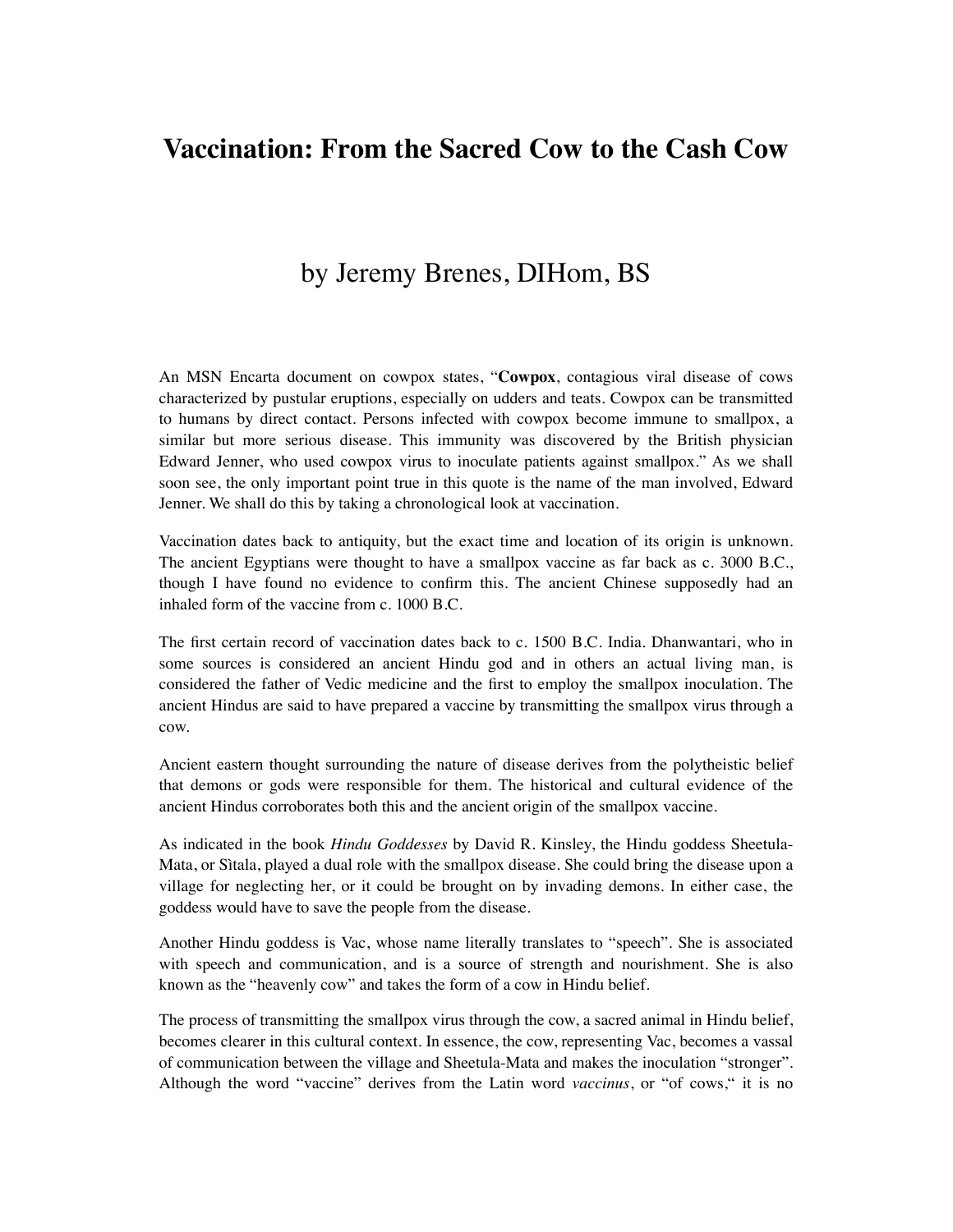mystery that this word in turn derives from its Indo-European (specifically Sanskrit) origin of Vac.

Smallpox "festivals" would be held and usually, but not always, would coincide with an outbreak of smallpox. Being inflicted with smallpox at this time was considered to be in a state of "grace" because the villagers were implicitly helping Sheetula-Mata $\mathbb{W}$  bear the burden of the attack in the case of a demonic attack, or were being visited by her in the case where the epidemic was induced by her. The "village organism," a concept which derives from the Hindu belief in harmony with one's natural surroundings, is revitalized by her presence and morbidity is overcome, supposedly in part because of the use of vaccines.

Some vaccine proponents might argue that while such beliefs might be surrounded by superstition, they are often rooted in facts which are directly or intuitively surmised over time. We shall soon see that this assumption regarding vaccination, which is still prevalent even today, could not be farther from the truth.

Vaccination, with its polytheistic backdrop, spread throughout Asia and Africa up through the Middle Ages. The Ashantees, Arabs and Moors practiced arm-to-arm inoculation from ancient times. Tribes of the Upper Congo used it to prevent syphilis (this syphilis connection will be explored further shortly).

The first known appearance of vaccination in Europe since the Middle Ages is in Denmark in 1673. The vaccine appeared in various countries in Europe from the 1700's, where it was consistently banned because of its devastating results.

This appearance and subsequent rejection was also seen in America where a clergyman named Cotton Mather introduced it in 1721. The results provoked such outrage that his life was actually in danger for a time.

The first recorded appearance of smallpox inoculation in England was in 1717. It was brought there from Turkey by Lady Mary Wortley Montague, the wife of the British ambassador to Turkey. Her influence caused the practice of arm-to-arm smallpox inoculation to become popular amongst the English upper class, and set up the subsequent introduction "to the masses" by Edward Jenner.

When conversing with Lady Montague, Jenner was inspired by her to follow the old tales of Gloucester dairymaids, who said that those who caught cowpox from the cow never contracted smallpox. Supposedly, this is because cowpox is a milder non-infectious "cow version" of smallpox. Hence, using cowpox to inoculate against smallpox should not produce any of the dangerous results often associated with using smallpox itself. As we shall soon see, all of these superstitious claims would later be refuted scientifically. Once again, the "sacred cow" enters into vaccination history, even if it is on a subconscious level.

Going under the theory that those who contracted a "mild" version of smallpox in the form of cowpox would not subsequently contract smallpox, Jenner used a cow to produce his first smallpox vaccine. He tested his vaccine on a healthy eight-year-old boy named James Phipps. This supposedly immunized child was revaccinated twenty times, and his general health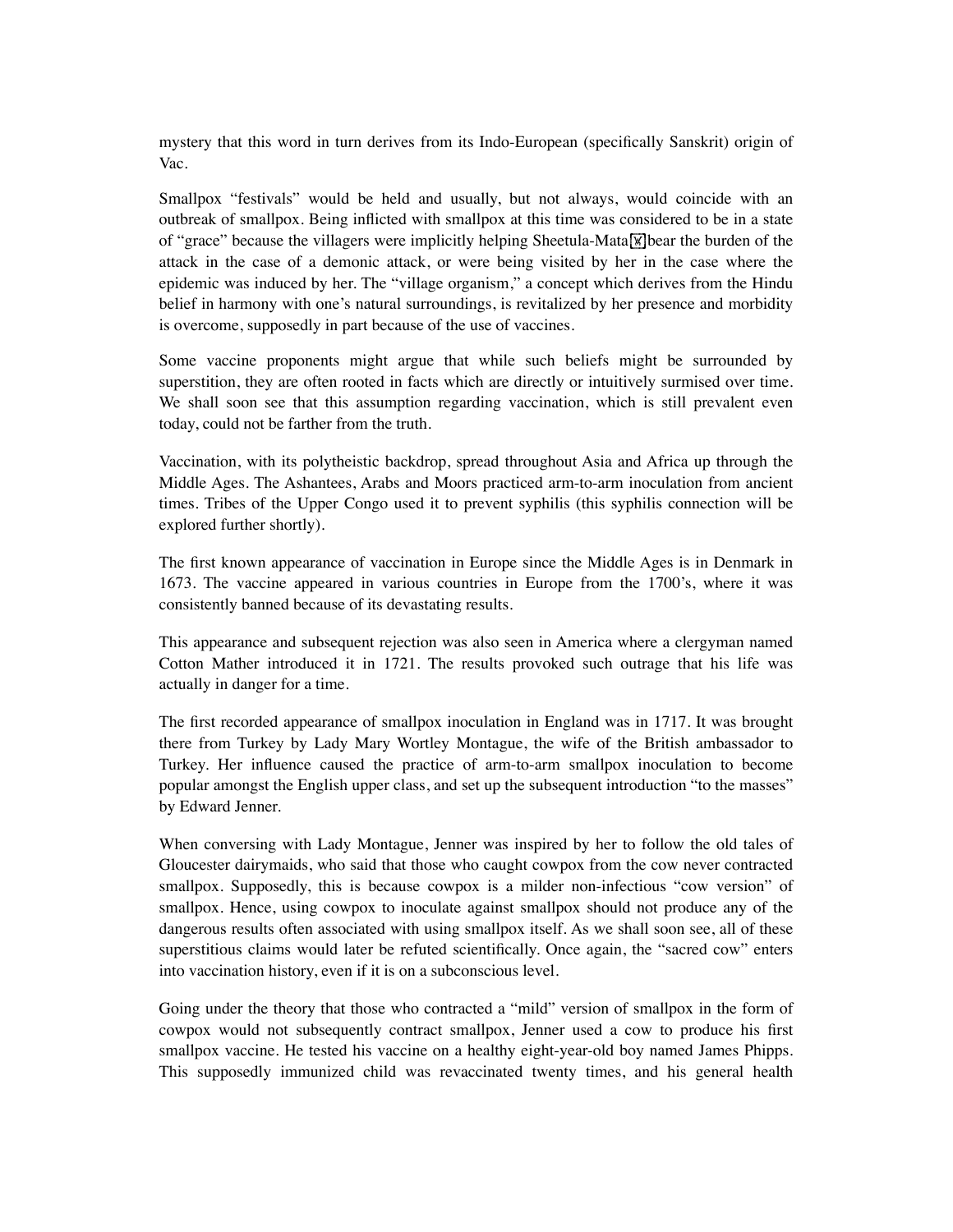declined until he finally died at the age of twenty. Jenner vaccinated his eldest son multiple times starting at eighteen months of age, and he remained mentally retarded until he died at the age of twenty-one. Both died of tuberculosis, the significance of which will be seen shortly.

Without any proof whatsoever, Jenner claimed that his vaccine granted lifetime immunity from smallpox, and promptly sold his idea to Parliament for a whopping £30,000. Wide-scale mandatory vaccination programs were instituted in England, and before long other European countries followed suit as they realized the financial implications of doing so.

When it became obvious that Jenner's claims were fraudulent, he tried to mitigate the vaccine failures with a wide range of clever excuses and variants to his original vaccine. In a private correspondence to a friend, Jenner finally admitted that none of his vaccines worked shortly before he died in 1823, yet even today he is praised as having saved the world from smallpox.

Many major outbreaks occurred in heavily vaccinated populations, and mandatory vaccination was soon outlawed in several countries. Interestingly enough, vaccine proponents tried to blame the unvaccinated for the lack of protection for the vaccinated, and prompted for stricter vaccination laws. Known as the "herd immunity" theory, this thinking of vaccine proponents is eerily reminiscent of the "village organism" thinking of the ancient Hindus.

The result of these stricter laws was to have devastating record-setting outbreaks. Furthermore, other diseases mysteriously became more commonplace including leprosy, tuberculosis, gonorrhea, and especially syphilis. For the first time in human history, cancer reared its ugly head on a wide-scale basis. Cancer would first become an official health statistic in England beginning in 1851. Is anybody starting to detect a pattern yet?

Areas which finally had enough, such as Leicester, began to refuse vaccination, and instead implemented quarantine procedures and improvements in sanitation, nutrition, living conditions, and public works. These defiant areas saw smallpox rates plummet while their heavily vaccinated counterparts continued to suffer en masse.

We shall now delve into a subject closely related to vaccination. This next critical chapter moves us from England to France. It was here that two rival scientists would influence the future of vaccination so profoundly that it is evident even today. This rivalry is well documented in the book *Béchamp or Pasteur* by E. Douglas Hume.

Antoine Béchamp was an imminent pharmacist, chemist, and research doctor of the nineteenth century. He was also a meticulous scientist who was very cautious about jumping to conclusions about nature. He preferred to confirm things with careful observation, and despite his skills was very modest and unassuming.

Béchamp's rival, Louis Pasteur, was the one who would eventually go down in history. Unlike Béchamp, Pasteur was only a mediocre chemist with no medical background. His personality was also like that of Edward Jenner in that he would jump to conclusions without proper research and had the charisma to carry his dogmatism and his self-promotion to the highest levels of society. This support would eventually go all the way to the imperial court of Napoleon III.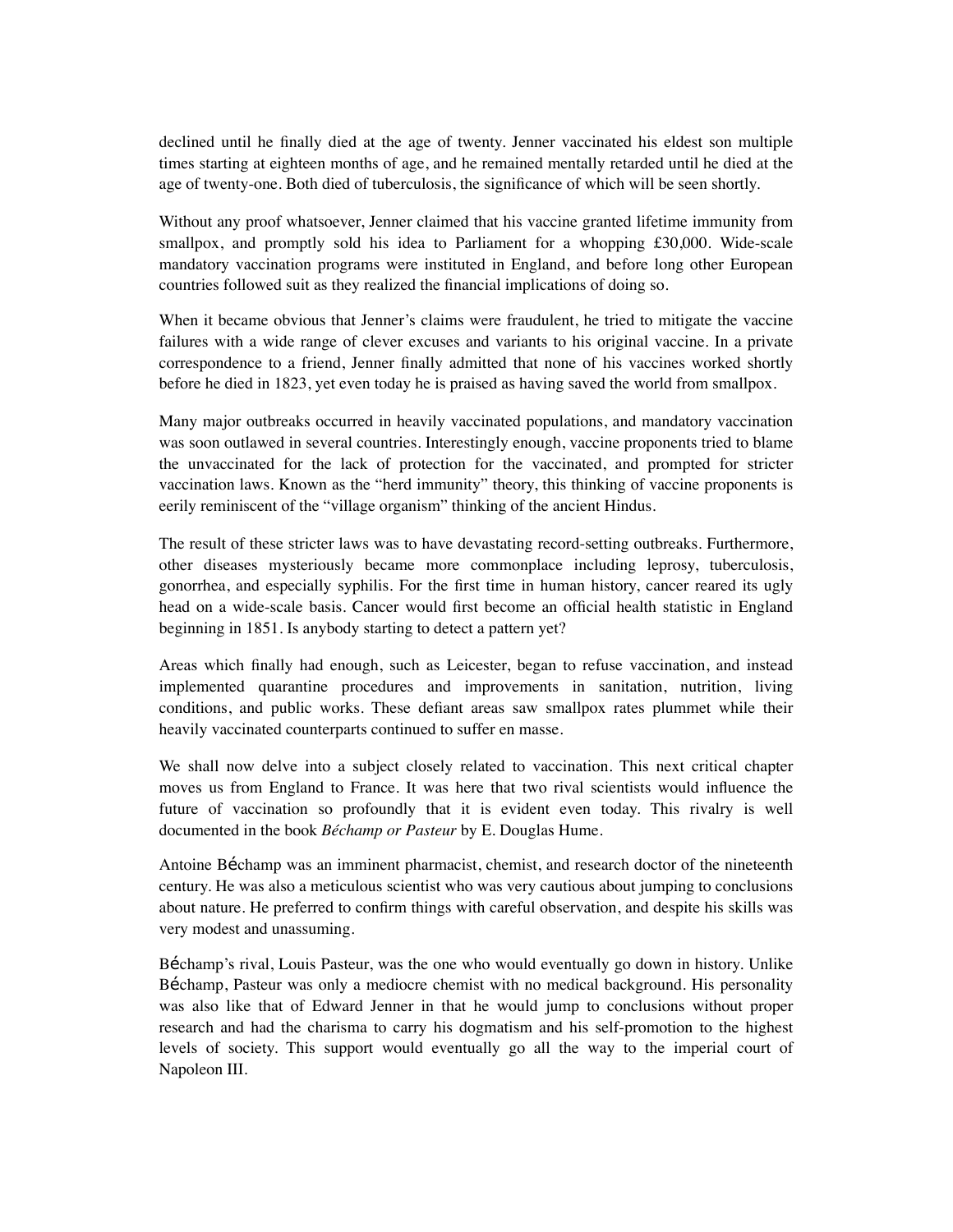With his experiments beginning in 1857, Béchamp was able to prove that the fermentation process is essentially a function of nutrition, that is, it is a function of metabolic processes. Pasteur, limited to his chemical background, was unable to look beyond the chemical processes involved, and at first assumed that the microbes were spontaneously generated. Béchamp also showed that the appearance of microbes in processes such as cadaver decomposition could take place anaerobically (i.e. without the presence of air), in direct conflict with Pasteur's thinking that airborne microbes were necessary for decomposition.

Through careful microscopic study, Béchamp discovered sub-cellular structures, or granulations, were responsible for the construction of these microbes. Béchamp called these granulations microzymas, which today can be more distinctly described as the different cell organelles, such as ribosomes and endoplasmic reticulum. Many of these structures often contain RNA. Though scientists did not realize it at the time, this implicitly showed the importance of genetics in life processes a century before the structure of DNA would be mapped and a century-and-a-half before the human genome would be mapped.

Béchamp also showed that many of the microbes which were evident in diseased conditions were also created by microzymas, and were therefore a product of the host organism. Therefore, Béchamp knew that germs were not the cause of most cases of disease, but were rather an effect of the diseased condition of the body.

Although certain diseases can be caused by external influences, these are in the minority, and can be controlled by proper measures such as quarantine and sanitation. In fact, Béchamp postulated that many of the airborne microbes which drew Pasteur's attention are in fact more microzymas that are the products of various plants and animals, and therefore cannot correctly be described as separate "species" which "invade" other organisms.

Pasteur repeatedly and sometimes unsuccessfully tried to plagiarize Béchamp's work, and would do so erroneously by misinterpreting the facts. The disasters of Pasteur's recommendations regarding wine preservation and the elimination of silkworm disease in 1860's France were quietly buried. The rivalry came to a head in 1872 when Pasteur, who had ridiculed the microzymian theory, again tried to plagiarize it and much of Béchamp's other work in all but name by substituting his own terminology. When confronted by Béchamp with the records that proved the precedence of his research, Pasteur was forced to withdraw.

His efforts foiled, Pasteur tried a new strategy in the form of an older and more simplistic theory of disease originally proposed by scientists such as Linné, Kircher, and Raspail. By looking at the microbes superficially and assigning the "blame" of disease to these microbes, he "invented" the Germ Theory of disease in 1877 for which he would receive so much undeserving fame. Instead of advancing the understanding of disease based on the groundbreaking work of Béchamp, medicine had regressed into a modernized form of polytheism. The Germ Theory became accepted because it had the benefit of solving several problems at once:

**Credibility**- Pasteur had by this time moved very much into the public eye. His dubious successes and machinations had become something of a silent embarrassment within the scientific community. His popular endorsement, which extended all the way to Napoleon III,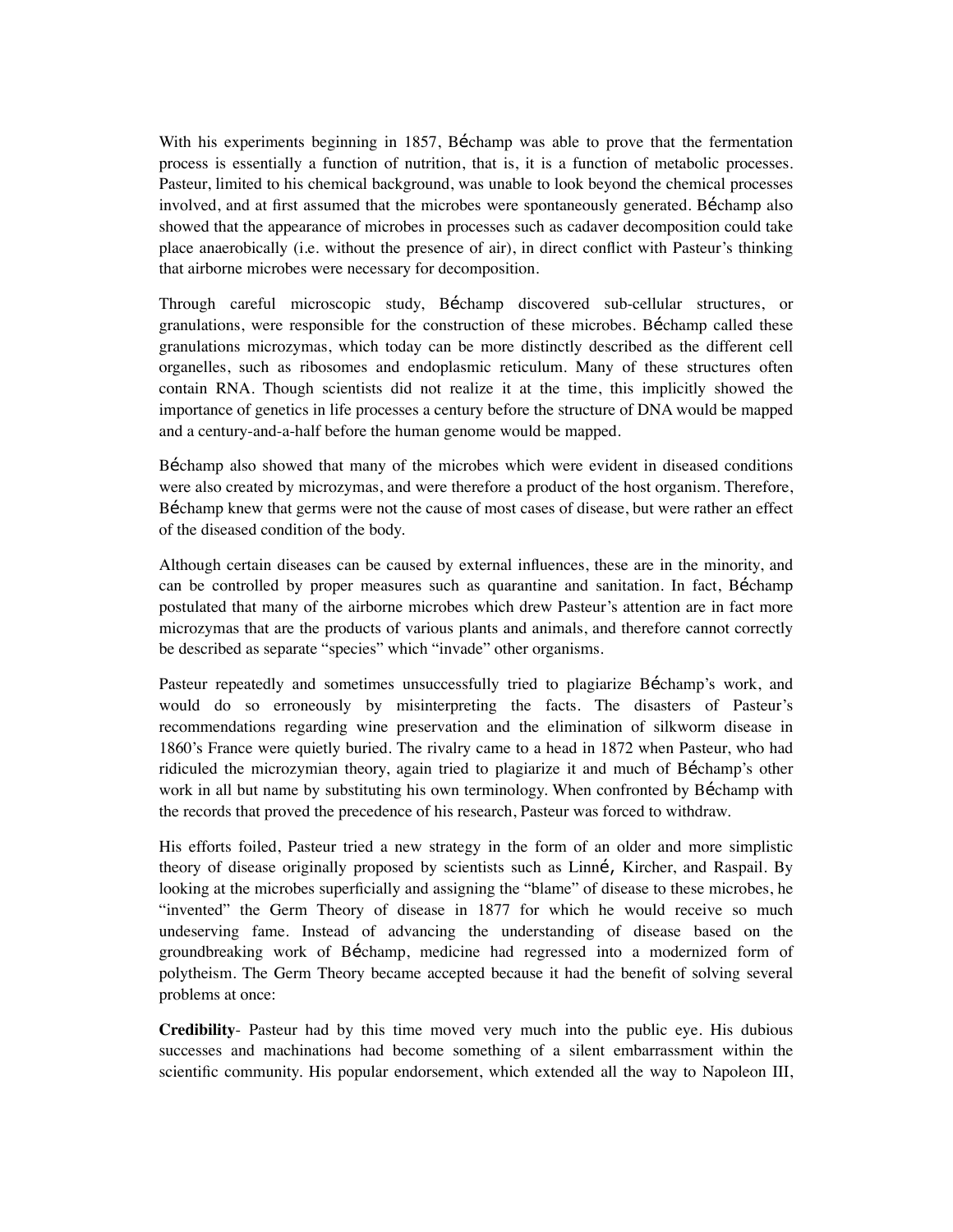had to be protected by having Pasteur's "work" come to fruition. Pasteur gained more of the fame he craved, while the scientific community could latch the Germ Theory to the increasingly dubious vaccination campaign. Vaccination's support through the nineteenth century by the majority of the medical community would lead to a huge credibility problem if the problems of vaccination went public.

**Mass Appeal**- The oversimplified view of disease had the obvious advantage of being readily understood by the general population, something which was impossible with Béchamp's microzymian theory. The human subconscious was again played upon by what psychologists would refer to as a classic case of "transference." Rather than view disease as something which could arise from health problems within the body, the "blame" of disease went to the germs. The eerie similarity between the invading demons of the ancient Hindus and the "invading germs" of the Germ Theory of disease is obvious, and neatly complemented the "herd immunity" thinking, not to mention Jenner's "sacred cow." In essence, the cult of demonology became the cult of the microbe. This also served to further the vaccination drive, and would justify the slew of new vaccines that would follow for all the different germs supposedly responsible for all the different "diseases."

**Marketability**- The previous points build up to this. The vaccination drive would not only be able to continue and expand with new vaccines, but also served commercial and professional interest. The money that was and would continue to be made out of "germ warfare" is evident, not to mention the many health problems which would be created from perpetuated and expanded vaccination. The areas of scientific specialization and room for commercial expansion would be vast, setting up many more "Jenners" and "Pasteurs" to follow.

It is no coincidence that these points will be a recurring theme throughout the history of vaccination up to the present day! This will become evident before long in this overview.

An important offshoot of the Germ Theory would come from Robert Koch in 1882 in the form Koch' Postulates. For a germ to be a causative disease agent, the following criteria must be established. The germ must:

- 1. be found in every disease case.
- 2. never be found apart from the disease.
- 3. be capable of being cultured outside the body.

4. be capable of producing the same disease, by injection into another body, as the disease in the originating body from which it is extracted.

Koch's own research illustrates the inaccuracy of his postulates. While in India in 1883, Koch claimed to discover the germ which caused Asiatic cholera, the bacillus *vibrio comma*, so-called because of its comma shape. Other scientists tried to recreate Koch's results without success. They and their lab assistants even went so far as to swallow whole spoonfuls of the cultivated germ. After repeated ingestions, one out of a dozen people at the Pasteur institute finally contracted Asiatic cholera and nearly died. Because of this one instance, Koch went from being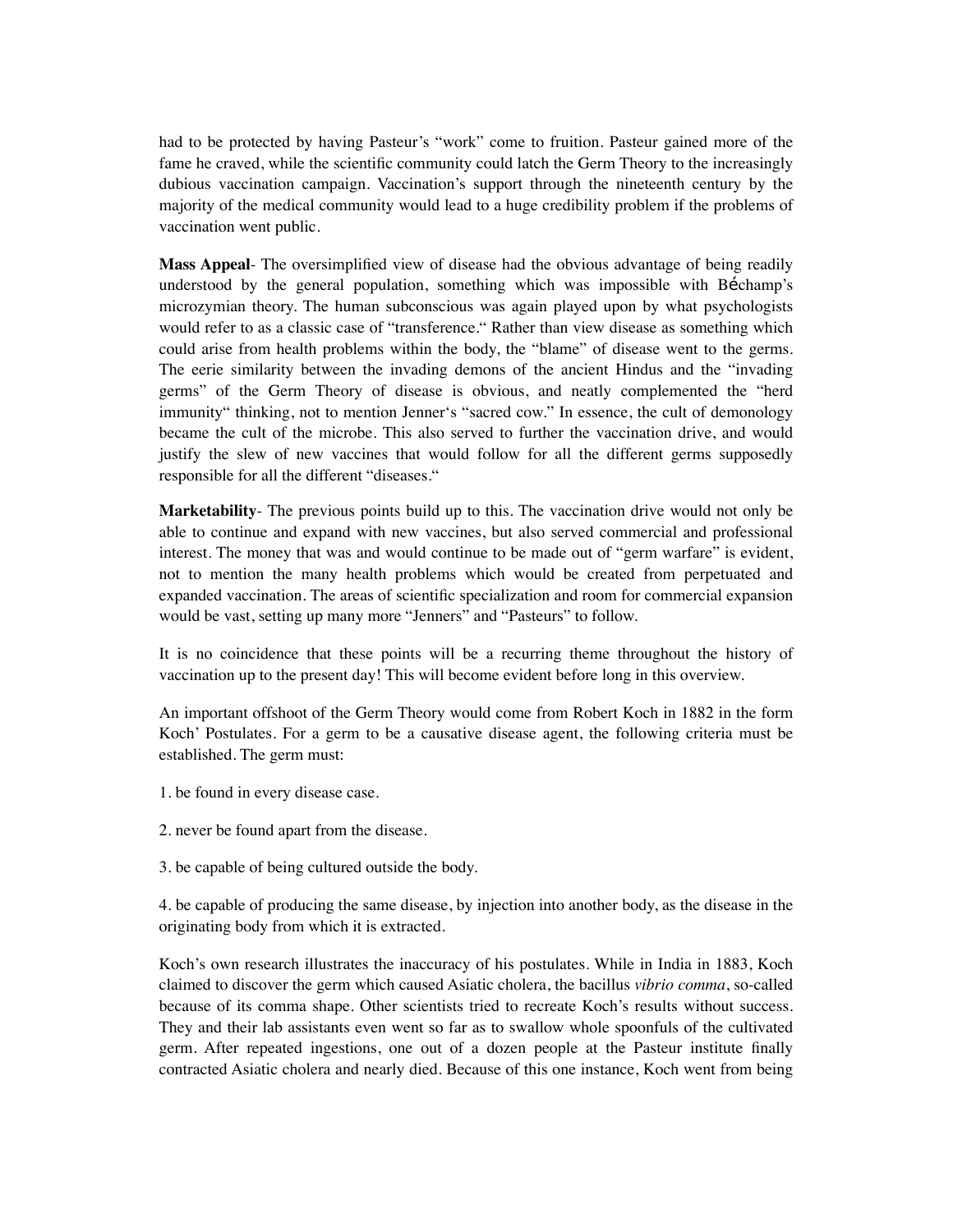an idiot to being a genius almost overnight.

Although logically consistent by themselves with the idea that germs are "causative" of diseases, Koch's Postulates are often contradictory with Pasteur's claims and direct observation. How can a disease be transmitted by the air, but still be required to follow postulate 4? How is it that some people are unaffected while others are whenever they are exposed to a given germ; alternatively, if the germ can only invade a person from outside who is diseased, then how can the germ *cause* the disease?

Even from the beginning, researchers have been forced to acknowledge that Koch's Postulates are rarely followed in practice. The postulates are meant to build upon the Germ Theory, which even Louis Pasteur denounced in 1895. In what is one of the most infamous deathbed statements all time, Pasteur said, "The terrain is everything; the germ is nothing." Thus, the lifelong rivalry between Béchamp and Pasteur was ultimately conceded by the one history recorded as the "winner." Is anyone reminded of Edward Jenner here?

The significance of Béchamp's microzymian theory would extend beyond a more rational explanation for disease. It would also explain the many phenomena associated with vaccination, as we shall soon see. Having explored both the microzymian and germ theories of disease, we are now ready to continue with the events directly surrounding vaccination.

Despite its failures and critics, the success of vaccination was still widely perceived as a foregone conclusion, at least amongst government officials and the medical community. Nevertheless, the devastating smallpox outbreaks following many years of forced repeated vaccinations had to be explained.

The Royal Commission was established in 1889 to investigate vaccination. It was composed of fifteen mostly pro-vaccinist medical men, lawyers, politicians, and country gentlemen, none of whom were qualified to do a rigorous statistical analysis of the huge volume of data accumulated on vaccination over the last century. A number of anti-vaccinists gave testimony to the commission, including Dr. Creighton and Professor Crookshank.

In 1888, an article written by Dr. Creighton was published in the ninth edition of the Encyclopedia Britannica which reflected the sincere research he had put into vaccination. In it, he notes that the cowpox disease upon which Jenner's smallpox vaccine was based actually bears a much stronger resemblance to the "great pox," or syphilis. The cowpox evidence and vaccination statistics he presented supported the conclusion that vaccination was ineffective, yet Dr. Creighton became ostracized by the medical community for his efforts. Professor Crookshank's testimony complemented Dr. Creighton's, who also noted that quarantine measures were the most effective means of preventing the spread of smallpox.

The Royal Commission's ignorance and incompetence were finally made clear by the testimony of Alfred Russel Wallace, which he recounted in his 1898 book, *Vaccination a Delusion, Its Penal Enforcement a Crime: Proved by the Official Evidence in the Reports of the Royal Commission*. Like Creighton and Crookshank, Wallace proved the inefficacy of vaccination against smallpox. He also proved the dramatic increase in other diseases, the fatalities of which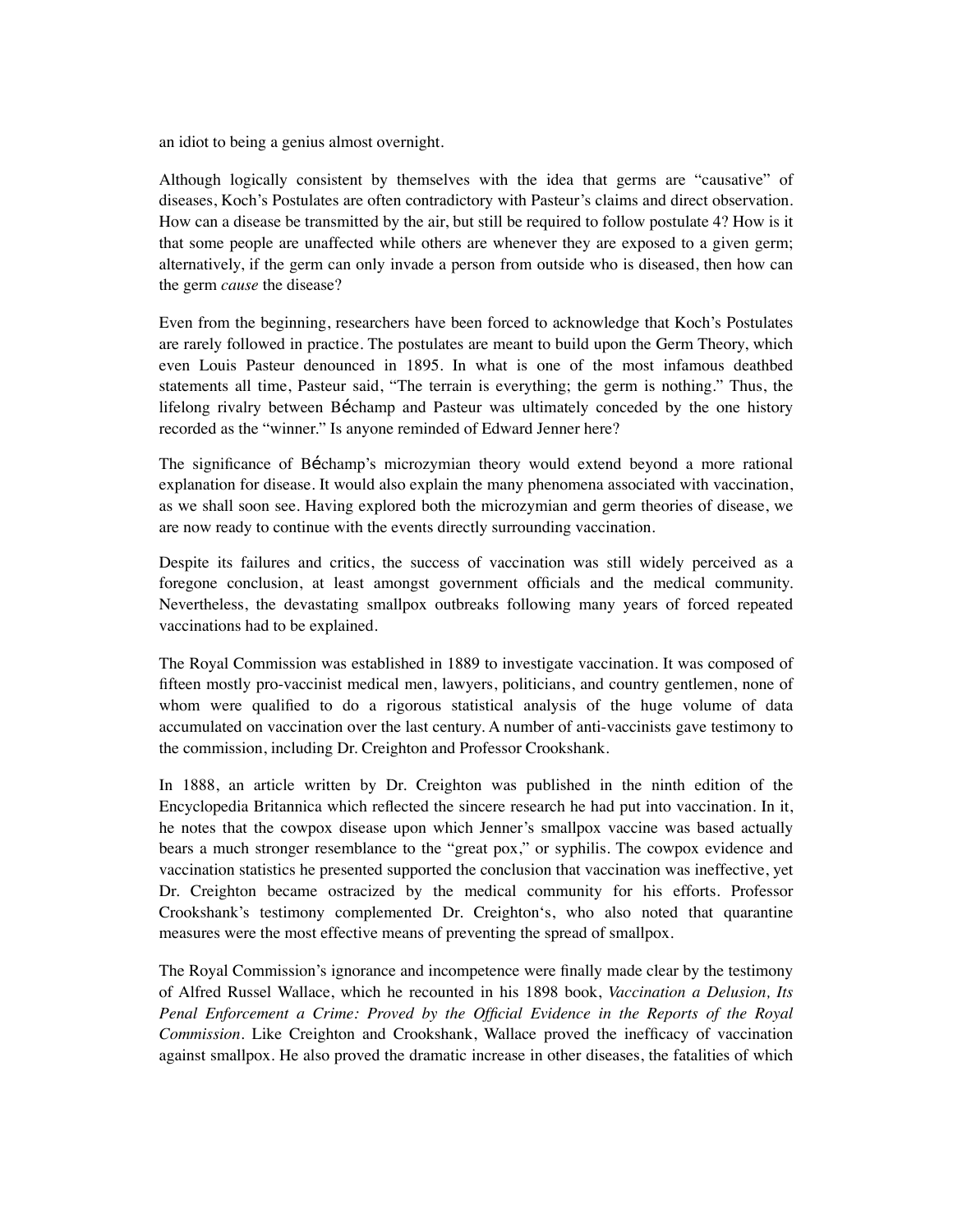actually *surpassed* those of smallpox, as the following table shows:

| <b>Five Year</b><br><b>Averages</b> | 1850-<br>$\overline{\mathbf{4}}$ | 1855-9 | 1860-4 | 1865-9 | 1870-4 | 1875-9 | 1880 |
|-------------------------------------|----------------------------------|--------|--------|--------|--------|--------|------|
| Smallpox                            | 279                              | 199    | 191    | 148    | 443    | 82     | 25   |
| Syphilis                            | 37                               | 51     | 64     | 82     | 81     | 86     | 84   |
| Cancer                              | 302                              | 327    | 369    | 404    | 442    | 493    | 516  |
| Tabes<br>Mesenteric<br>a            | 265                              | 261    | 272    | 316    | 299    | 330    | 371  |
| Pyaemia,<br>Etc.                    | 20                               | 18     | 24     | 23     | 29     | 39     | ÷    |
| Skin<br>Disease                     | 12                               | 15     | 16     | 17     | 18     | 23     | 22   |
| <b>Totals</b>                       | 636                              | 672    | 745    | 842    | 869    | 971    | 993  |
| Progressive<br>Increase             |                                  | 36     | 109    | 206    | 233    | 335    | 357  |

ANNUAL DEATHS IN ENGLAND (PER MILLION LIVING)

There are a number of important points to be noted about this table. First, major smallpox fatalities followed major vaccination campaigns. This is especially true following the key legislation passed in 1852, when vaccination was made mandatory, and 1867, when vaccination was penally enforced. The further away from these vaccination sweeps, the lower the rates. Second, the rise in fatalities from other diseases, including the tubercular-related diseases such as tabes mesenterica, is persistent throughout. The total net per capita fatalities from these major diseases is actually more than 50% higher in the 1850-1880 period. These numbers do not reflect the dramatic increase seen in bronchitis, which often follows shortly after vaccination.

In this important testimony, Wallace also mentioned the work of Dr. Adolf Vogt, Professor of Hygiene and Sanitary Statistics at the University of Berne. Vogt did what was the first rigorous statistical analysis of vaccination statistics in both England and Europe in general. His analysis revealed two crucial points:

1. Smallpox incidence rates do not correlate well with vaccination rates. Rather, incidence rates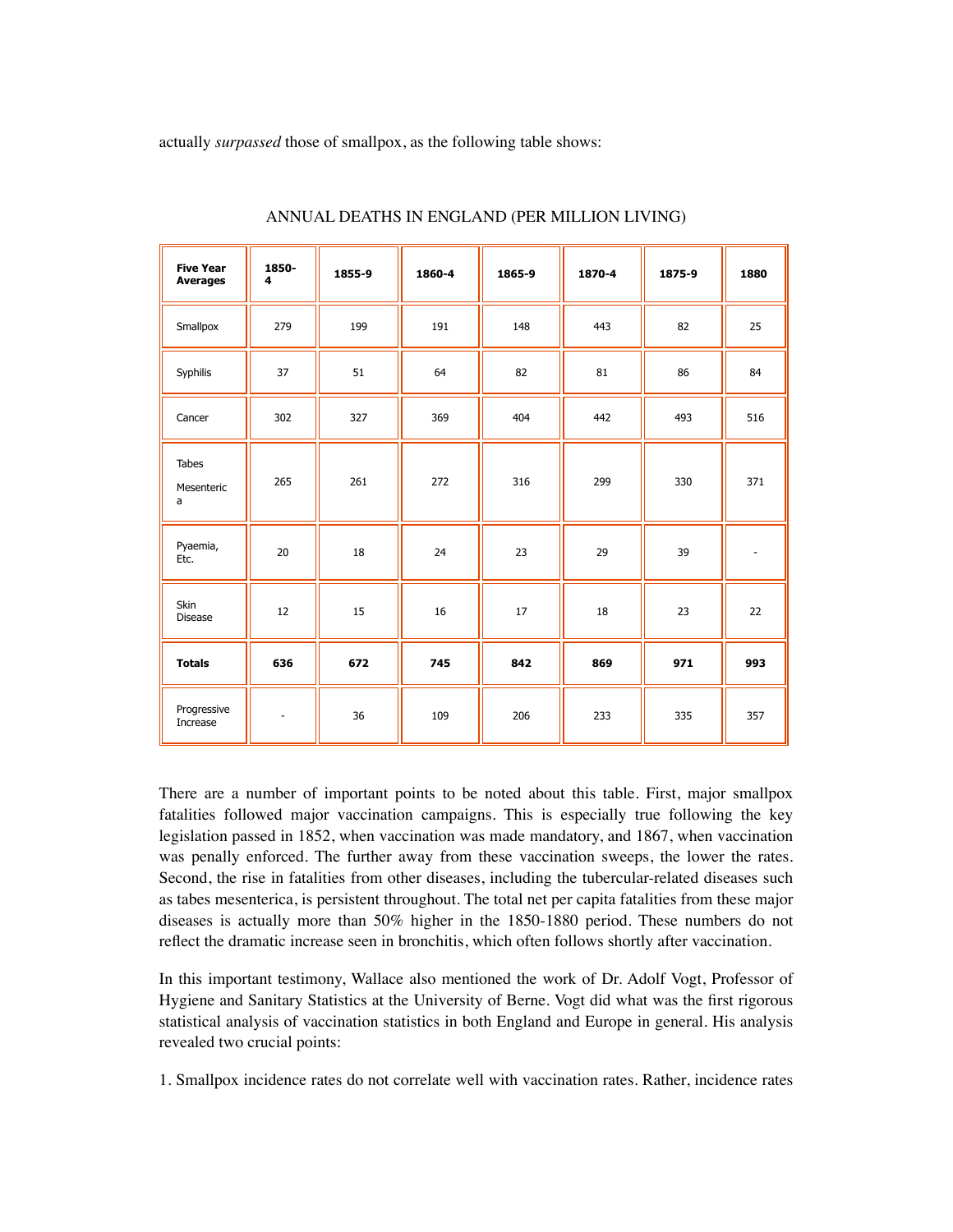correspond tightly with population density. This lends credence to the arguments in favor of sanitation and quarantine, which will be explored further shortly.

2. Contracting smallpox does not provide increased immunity against contracting smallpox again, despite popular belief. Rather, people who caught smallpox and survived were actually *more* likely to contract it again! Furthermore, these repeated contractions are actually *more* fatal! This point reveals the idiocy of vaccination more clearly than any other. If contracting disease makes you more vulnerable to contracting the disease again, how can the "attenuated" form of the disease given by vaccination, let alone re-vaccination, be justified as a preventative?

The false and misleading evidence in favor of vaccination proposed by the Royal Commission was made so obvious by Wallace that Parliament was forced to recant its vaccination policies over the last century. It finally passed the Conscience Clause in 1898, giving people the option to refuse vaccination. Despite the prophesies of doom of vaccine proponents, the smallpox disease was finally allowed to declined unimpeded as improvements in sanitation, nutrition, and living conditions took hold.

Meanwhile, a pathological diagnostic table based on the research of M. R. Leverson provided such conclusive proof of the similarities between Jenner's cowpox and syphilis and their dissimilarities with smallpox that in 1896 the American Association of Physicians and Surgeons (AAPS) was forced to acknowledge accordingly that vaccination could not reasonably be expected to confer immunity against smallpox.

Similarly, with his research, Dr. Chauven revealed to the French Academy of Medicine that the vaccine virus is not attenuated smallpox, but more likely a modified form of syphilis, and that vaccination may produce many diseases, some of which resemble a more severe form of smallpox.

Using research similar to that of Ronald Ross, who proved in 1897 that the *anopheles* mosquito was the animal vector of transmission for malaria, Dr. A. R. Campbell of Texas at the turn of the twentieth century proved that *cimex lectularius,* or the bedbug, was the animal vector of transmission for smallpox. Furthermore, Campbell discovered from the clinical evidence of his cases that the severity of smallpox was directly proportional to the general health and nutrition of the patient.

Naturally, this research was essentially ignored by the medical community. Not only did it corroborate the arguments presented by proponents of better sanitation, nutrition, and living conditions, but the population density correlation discovery of Dr. Adolf Vogt also became readily explainable. Furthermore, if smallpox is more severe among those in the worst health, then the more severe cases of post-vaccinal smallpox noted by Chauven implicitly proves that vaccination was actually *detrimental* to their health, which is also in line with Vogt's findings about repeated contractions. Worst of all, it revealed the grave injustice of the penal enforcement of vaccination that took place in Europe over the last century.

The mythology surrounding Edward Jenner and his cowpox vaccine should now be apparent to anyone, as should the reason why the tribes of the Upper Congo tried to use vaccination to prevent syphilis. The alarming rise in syphilis rates amongst vaccinated populations is also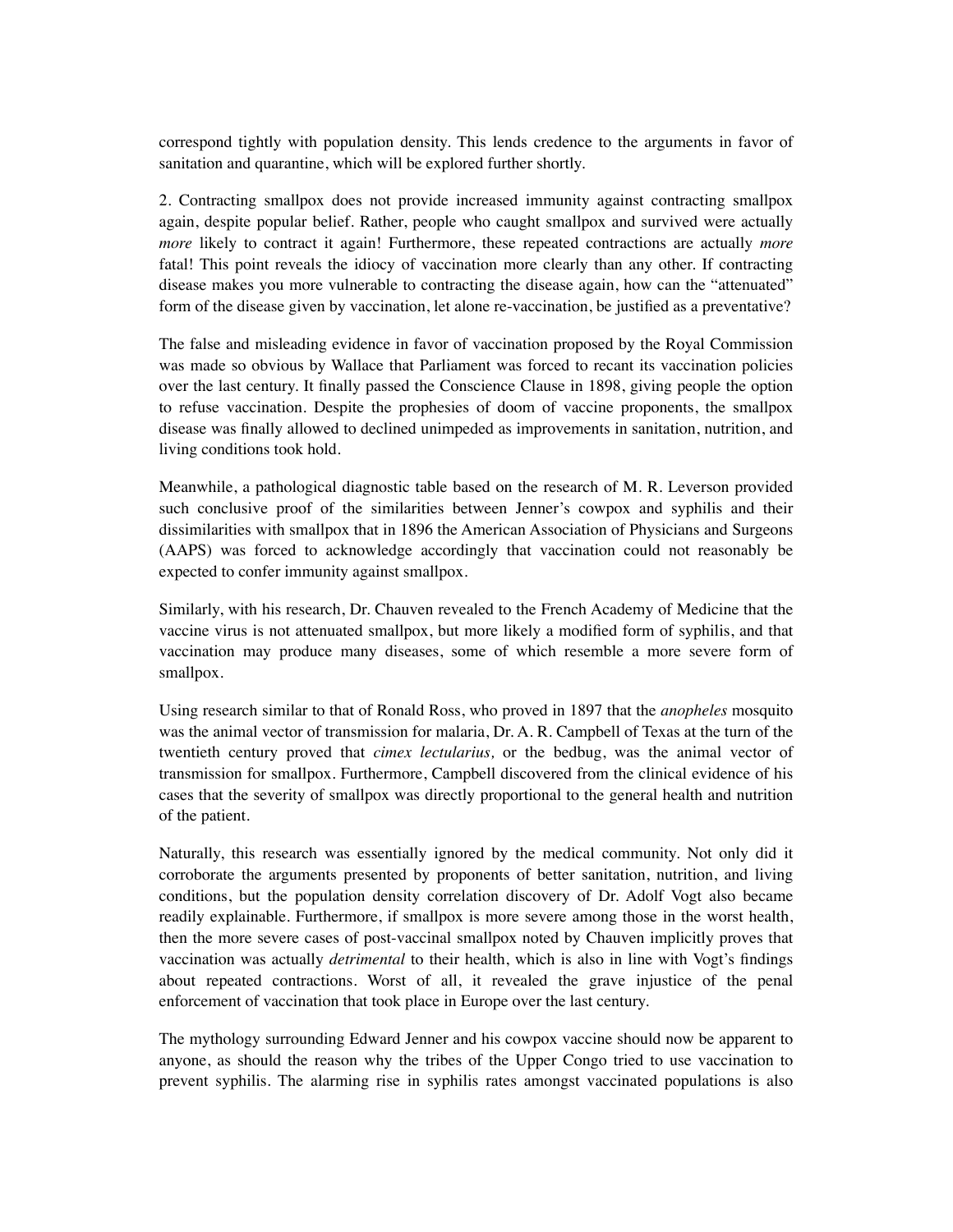explainable, as is the increased severity of smallpox outbreaks. As for the increased incidences of other diseases, such as the tuberculosis cases evident even from Jenner's early cases, we must once again turn to Béchamp's microzymian theory.

Béchamp discovered that the functions of the microzymas varied greatly and were dependent upon a number of factors. Their functioning may vary from one organ or tissue to another, from one person to another, from one species to another, and by age of the host organism. As an example of his keen observations of microzymatic activity, Béchamp was the first to discover that platelets are the mechanism of blood clotting, and that they are a product of microzymas.

Béchamp pointed out the existence of microzymas in vaccine matter and in syphilitic pus. Since vaccines were derived from diseased animals, injecting them into people would essentially contaminate them with animal microzymas. Injecting microzymas from one species into another would have varying and unpredictable consequences, including the inducement of a variety of diseases. Hence, the many diseases that increased in the era of vaccination were a direct consequence of vaccination! This is essentially equivalent to saying that people are damaged on a genetic level with vaccination. As was the case with the microzymian theory, this phenomenon would be corroborated with subsequent research.

Nevertheless, vaccination and the Germ Theory of disease remain prominent features of medicine, and if anything have become emblazoned on the medical mentality. Critics have persisted, but one of the best comments I have found originates from one of the earliest, nurse Florence Nightingale, who said, "The specific disease doctrine is the grand refuge of weak, uncultured, unstable minds, such as now rule in the medical profession. There are no specific diseases: there are specific disease-conditions." Were it not for the gender prejudices of the nineteenth century, Nightingale might have become a fine doctor.

Let us now look at how vaccination has manifested itself from the twentieth century onward, beginning with World War I. This is the first war in which vaccination was practiced on a large scale. One of the principle vaccines used was against typhoid. The result was to have outbreaks of the disease on unprecedented levels. In an attempt to mask the effects of the vaccine, the many typhoid cases which the vaccine helped to create were diagnosed as different diseases, including a "new disease", paratyphoid, which was actually an exaggerated form of typhoid induced by vaccination.

Similarly, the tetanus vaccine gave rise to a new phenomenon, localized tetanus which never left the area of the wound. This new form of tetanus was found only in those who received the tetanus vaccine. When comparing the tetanus attack and death rates in the Boer War, where the vaccine was unknown, versus World War I, we have:

(Per 1,000) Attacks Deaths

Boer War .28 .14

World War I 1.22 .49

When comparing the statistics of the Boer War versus those of the Gallipoli campaign, the toll of disease proportional to time and number of troops was nearly six times greater among the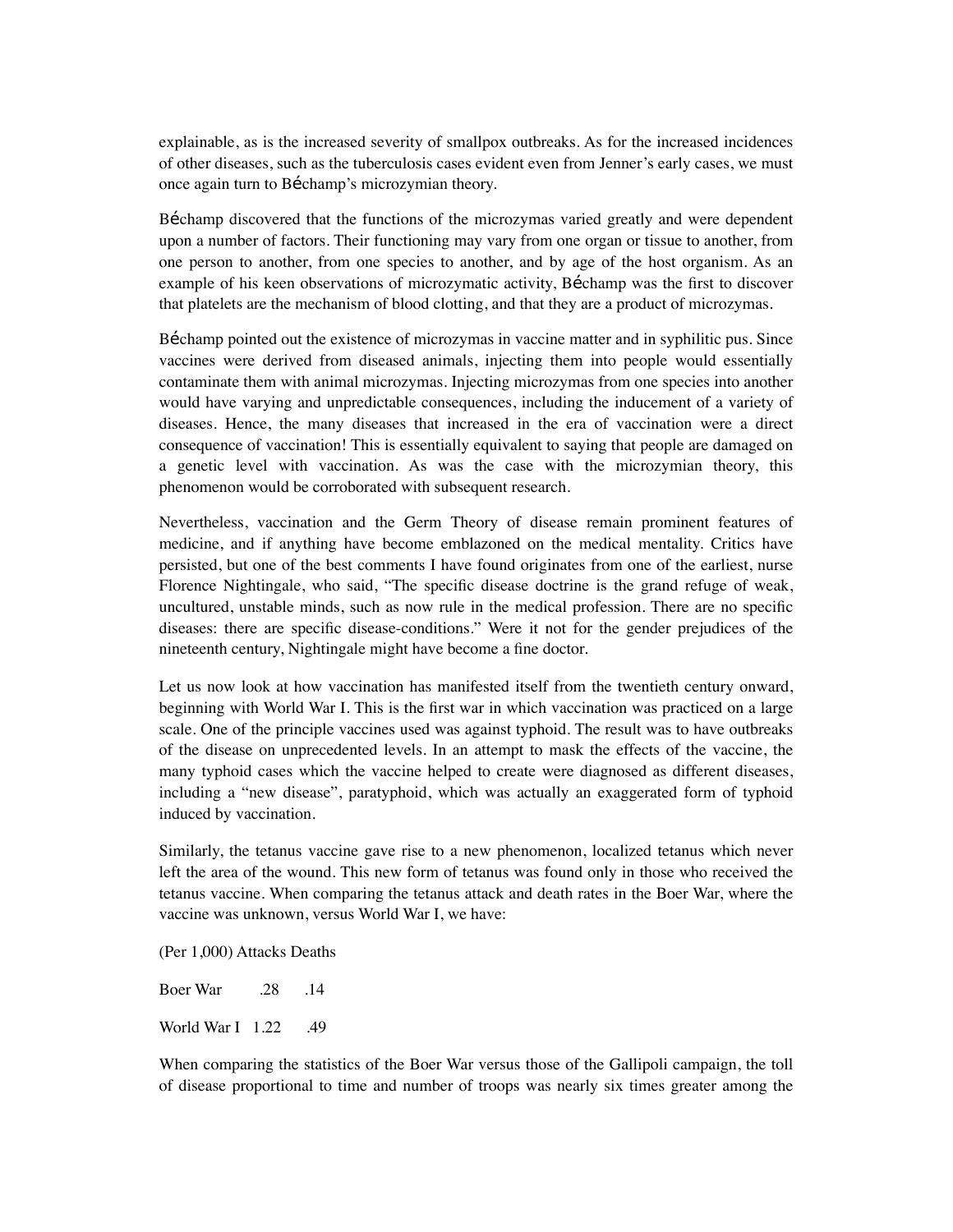"protected" men of World War I! The following table also speaks for itself:

Killed 25,270 Wounded 75,191  $Missing$  12,451 Sick 96,684

Those who have heard about World War I know that many of the troops suffered from a mysterious illness which prevented them from fighting. Doctors would give the condition such names as "trench fever" or "shell shock," despite the fact that many of them never even saw combat. What these cases actually represent are the reactions to the vaccines given to them, such as for yellow fever and typhoid. There was a wide variety of reactions which baffled doctors, including fever, hepatitis, influenza, and encephalitis. My own grandfather was one of the victims of these vaccine-induced illnesses, which was diagnosed as pneumonia. He spent the entire war gravely ill in the hospital and was released just in time to help clean up the battlefields.

The problems from the wartime vaccines would not end with the war, however. Because the war had ended sooner than anticipated, there was a large stockpile of vaccines left over which needed to be administered before they expired. The solution was to foist them upon the evertrusting public with a massive vaccination campaign. As shown in Eleanor McBean's 1976 book, *The Swine Flu Expose*, the result was the Great Influenza Pandemic of 1918-1919, also known as the Spanish Flu. The pandemic would ultimately claim 22,000,000 lives across the globe, including 500,000 in the U.S.A. All the while, doctors remained clueless as to effective treatment.

This would be the largest and perhaps the most infamous iatrogenic epidemic to date, but it would not be the last. Doctors have played their role in perpetuating the big business of disease many times since, though few have been acknowledged as such and properly prosecuted. Below are two rare examples of convictions which took place in U.S. courts:

In the fall of 1921, the city of Kansas City, Missouri was in a state of good health, which was not good for the health care business. As recorded in the minutes of the meeting, the Jackson Medical Society resolved to create an epidemic in the city with a vaccination campaign. Shots would be administered "free," but as most intelligent adults know, there is no such thing as "free shots" because they are paid by taxpayers. The mass media would be used to scare people into getting vaccinated, complete with the publication of horrific photos of the "smallpox victim." The subsequent investigation into the "epidemic" failed to uncover the alleged smallpox cases which triggered the need for the vaccination campaign. The desired results were accomplished, however, as hospitals became filled with people over the winter who were diseased by vaccination. The records indicate that doctors made \$500,000 in vaccination administration fees from the campaign, plus what was made from the subsequent hospital health care.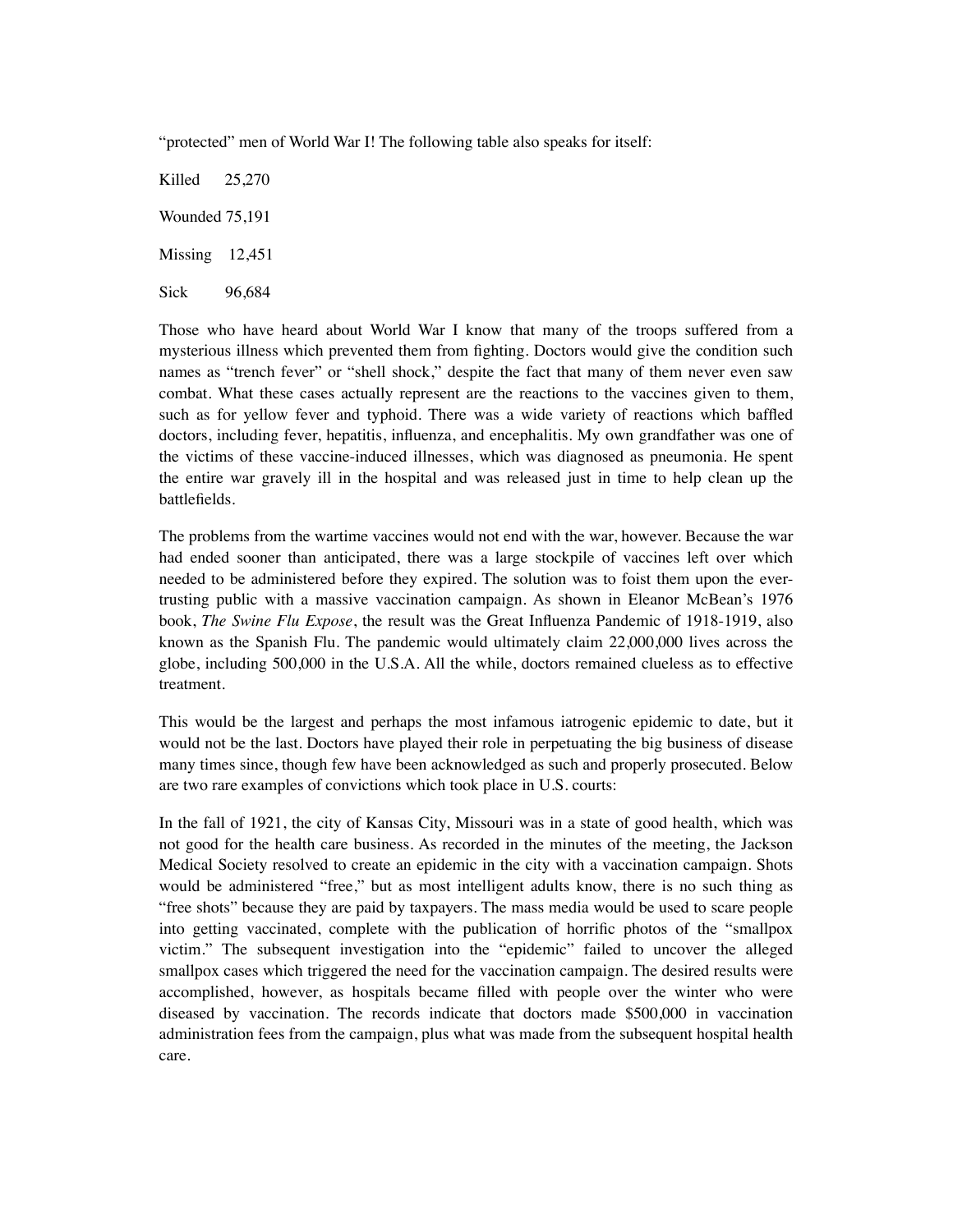This same procedure was repeated in Pittsburgh, Pennsylvania in 1924. The records show that from July 1 to September 30, the death rate rose 22%. All of these extra deaths were among the recently vaccinated. The doctors made \$2,000,000 from this campaign.

The only reason these two incidents were exposed and brought to trial is because of the persistence of two local non-medical health groups. The sad fact is that these frivolous local vaccination sweeps have been and continue to be conducted all across the country with no investigation and no accountability of the results. Not only do these events prove that the medical community understands and acknowledges the consequences of vaccination as explained by Béchamp, but that they actively encourage them simply because it is good business.

In mentioning the role of the mass media in these events, it is now time to mention the next nefarious character in the history of vaccination, Edward Bernays. As discussed in the book *Trust Us, We're Experts: How Industry Manipulates Science and Gambles With Your Future* by Sheldon Rampton and John Stauber, Bernays created what is known as the Public Relations, or PR, industry in the 1920's.

Operating under the principle that "perception is reality," the PR industry's purpose is to use the mass media to mould the thinking of the masses. This is supposedly for their own good because most people are too ignorant or emotional to make sound decisions for themselves. This pseudo-fascist thinking conveniently ignores the fact that the PR industry is hired by clients with their own interests in mind.

Another whose self-promoting personality was like that of Jenner or Pasteur, Bernays followed in the footsteps of his uncle, Sigmund Freud, in that his new business would use psychology, but in a completely different manner and for a completely different purpose. Rather than bring problems to the surface so they could be resolved, as was the case with Freud's psychoanalysis, Bernays' psychological techniques were designed to mask the motives of his clients while keeping the public unconscious of the forces that were constantly at work to mould their thinking. Incidentally, the principles laid down by Bernays would inspire the work of Joseph Goebbels as Minister of Propaganda under the Nazi reign of Adolf Hitler.

An array of techniques are used to try to present the appearance of legitimate information sources. The most popular is what is known as the "third party" technique. Here, an allegedly independent and therefore objective third party is bought in to evaluate and give an assessment of the given topic. However, the so-called independents are actually funded indirectly by big business through a number of channels, including bogus organizations. These third parties are often "scientists for hire" who make a living as pawns for big business by doing biased studies or making unsubstantiated claims which favor the actions or products of the business. In many cases, these "experts" will be paid just to allow their name to be used in press releases, which may be completely written by PR people, the "scientific research" included!

Don't think the involvement of video in any way legitimizes a given news piece. Some PR companies specialize in what are known in the industry as VNR's, or Video News Releases. Like their non-video counterparts, these segments are usually passed on by the mass media with little or no alteration. Voice-overs with the station's news anchors are usually done, and these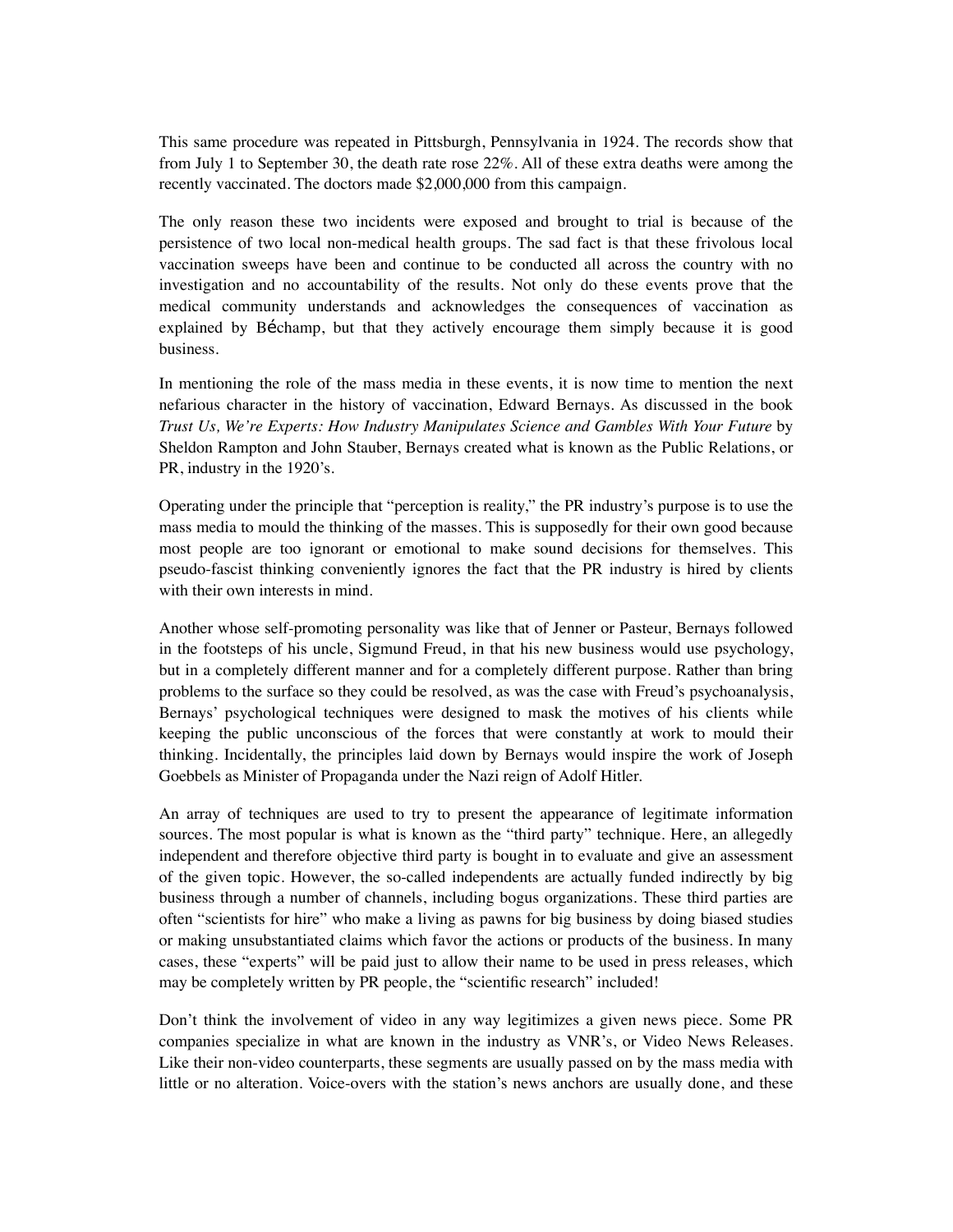are often verbatim from the original VNR statements.

Today, PR is a multi-billion-dollar-per-year industry. In fact, fully 40% of what is published in the mass media as "news" is really the product of PR, with little or no verification of information done by journalists. The mass media has very little in the way of sound information, and the content of their news is often dictated by their advertisers. Thus, any information which is contrary to big business is quietly censored from publication. This has the net effect of dynamically rewriting history in the minds of the masses, as is the case with the "scientific revolution" of vaccination.

One of the biggest advertisers is the medical industry, which permeates everything these days. It is no coincidence that the segments presented related to medicine are among the most inaccurate and slanted in the entire news industry. By this same token, the medical and pharmaceutical industries are the second largest contributors to political campaigns. This has the natural consequence of making legislation slanted towards these industries. The influence of this, as well as that of PR, on the history of vaccination over the last century will soon be painfully obvious.

The twentieth century would see a number of additions to the contents of vaccines. These adjuvants, or "helpers," would serve varying purposes in vaccines, including acting as a killer for the germs, or acting as a preservative. These include formaldehyde, monosodium glutamate (MSG) phenoxyethanol (antifreeze), and thimerosal, to name only a few.

Thimerosal was first added to vaccines in the 1930's. A few years later, the first case of autism was diagnosed in the United States of America. This is probably because thimerosal is a known neurotoxin which contains 49% ethylmercury, an organic form of mercury, the third most toxic element on the planet. Naturally, both history and science have been rewritten to show that thimerosal is "harmless," despite all evidence to the contrary. The effects of thimerosal are still being buried today, which will be explored further shortly.

As proven in the 1976 book, *The Swine Flu Expose, by* Eleanor McBean, history would be rewritten by those with their own interests to protect. Even from before the time of the Royal Commission, doctors have falsified death certificates to shield the effects of vaccination. Doctors often assign as a cause of death one of the leading symptoms, rather than the root cause of vaccination. Incidentally, falsifying death certificates used to be considered a crime punishable by imprisonment, since such an action could be used to mask guilt in a homicide. Thanks to the obliging government, this law has since been overturned. Can anyone think of a reason why a death certificate should be falsified other than to mask guilt in a homicide?

McBean also provides notarized statements from health care professionals that death certificates and other hospital records have been falsified under direct orders from superiors to hide vaccination damage. Deaths from post-vaccinal smallpox could be called erysipelas, pustular eczema, or whatever else they chose. This policy helped to hide the simple fact that the number of deaths due to vaccination was far greater than the number of deaths from smallpox, especially in the twentieth century.

In McBean's 1957 book, *The Poisoned Needle*, she helps to show the effects of vaccination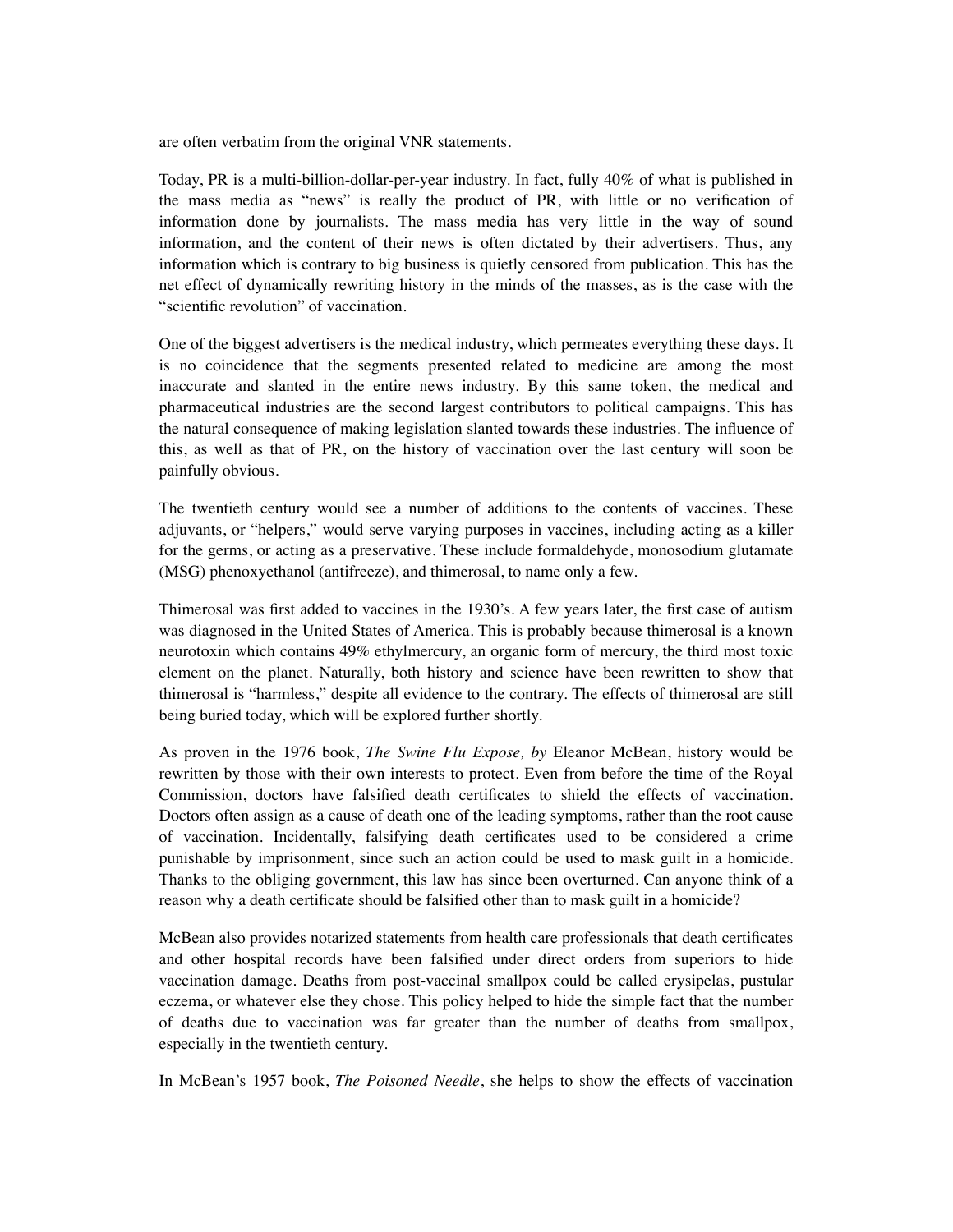beyond stale medical records and statistics. The following images from her book graphically illustrate one of the effects most directly attributable to vaccination, cancer. The quote from the book for the left picture is, "Mrs. Helen Goates of Bolivar, Missouri was a strong, healthy woman with no skin trouble or chronic disease when she was persuaded, during a vaccination drive, to submit to vaccination. Almost immediately after the injection, an inflamed swelling started to develop around the vaccination. It continued to increase in size and intensity until it covered her entire arm and hand. After a period of time it spread over her back and breast as is shown in the photograph. She was treated by more than a dozen doctors and cancer specialists but the condition grew steadily worse until death relieved her of her agony. Before her death she requested that a photograph be taken of the cancer in order that others might see the results of vaccination and be warned, in time, against this ever present danger of vaccine poisoning. The cancer does not always start immediately. It usually takes months or years for the poisons to degenerate enough tissue for a cancer to form."

The right picture is an example of a moderately delayed reaction. The quote from the book is, "Benjamin F. Olevine of Altoona, Pennsylvania, was vaccinated when in good health. Two months later a sarcomatous (tumorous) growth began to develop where the vaccination sore had not healed. The growth reached enormous proportions, as may be seen from the photograph, and caused intense pain and untold suffering not only in the arm, but throughout the entire body. No cure was possible and his misery was relieved only by death."

Most cases of cancer, including systemic forms like leukemia, will take two to twenty years, if not more, to develop. Naturally, no matter what timeframe is involved, doctors will blindly deny the causal relationship of vaccination which could not be more obvious, especially in light of the research evidence which has existed from Béchamp's time, and has become all the more evident with the increased understanding of genetics.

Doctors who go so far as to acknowledge any causal relationship will make unfounded claims that such reactions are a "one-in-a-million" chance occurrence. Such statements are among the many medical myths surrounding vaccination. There is no such thing as any drug or injection which is that safe. The arguments used to protect such claims are based on the limited research of the manufacturers as well as medical records which, as we have just seen, are often falsified to protect vaccination.

McBean also notes the increase in various diseases in the United States over the last seventy from the time of the book's publication, which would be from the 1880's to the 1950's. The following table reflects these unnatural increases, and is eerily reminiscent of the numbers presented by Wallace to the Royal Commission in England:

| Insanity | 400%  |  |  |
|----------|-------|--|--|
| Cancer   | 308\% |  |  |
| Anemia   | 300%  |  |  |
| Epilepsy | 397%  |  |  |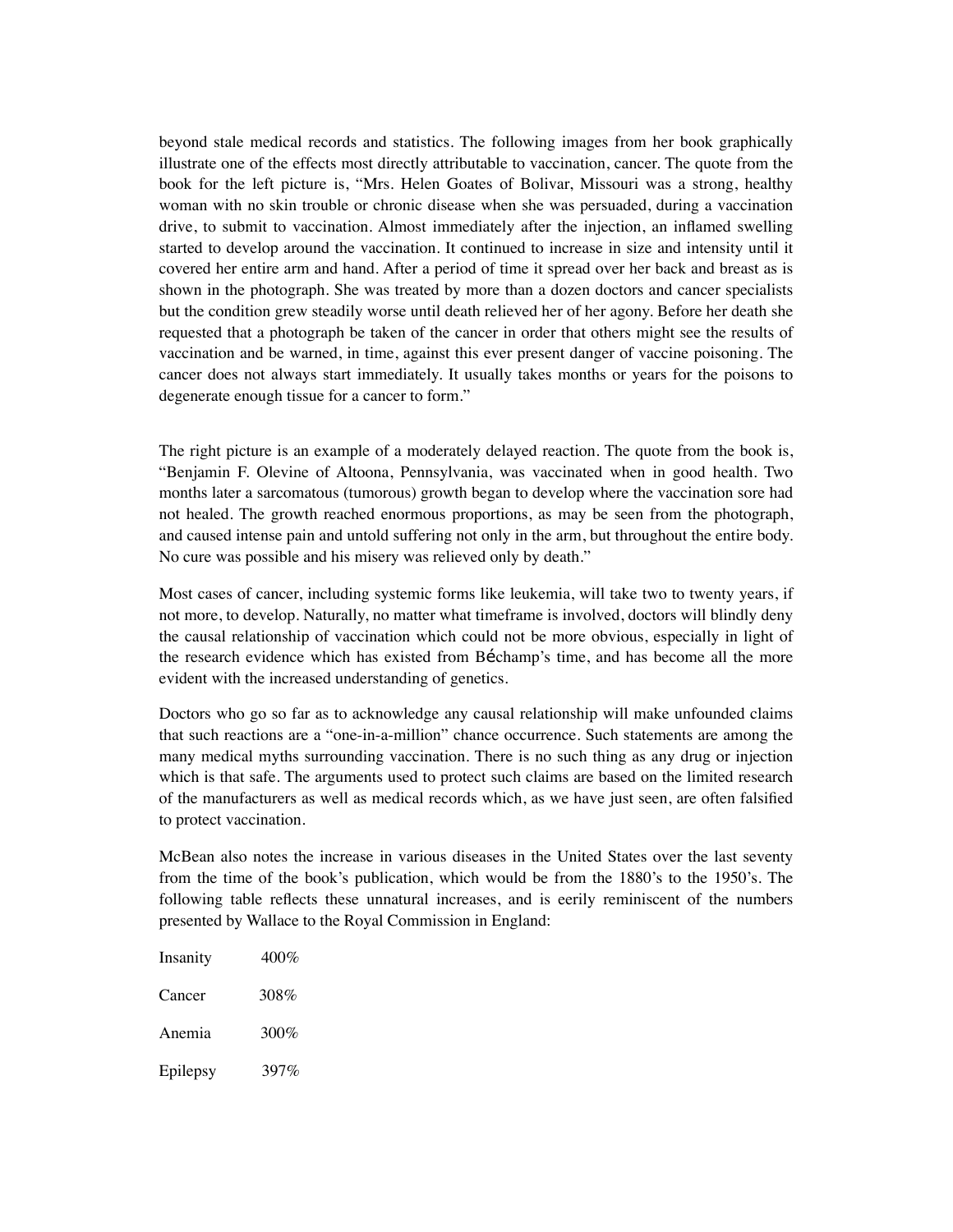| Bright's Disease 65% |       |
|----------------------|-------|
| Heart Disease 179%   |       |
| <b>Diabetes</b>      | 1800% |
| Polio                | 680%  |

This last statistic leads to the next subject of discussion, polio. As the Germ Theory thinking of disease dictates, polio is a disease caused by any of a few strains of viruses, and was eliminated with the introduction of the polio vaccine beginning in the 1950's. We shall soon see that this statement is about as accurate as that of Jenner and his cowpox vaccine eliminating smallpox from the world.

As you probably know, the first polio vaccine distributed on a wide scale was the one made by Jonas Salk. Interestingly enough, Salk didn't share his research data. As Surgeon General Dr. Scheele said in 1955, "Salk vaccine is hard to make and no batch can ever be proved safe before it is given to children." When it was discovered a few years later that millions of doses of the vaccine were contaminated with the SV-40 virus, a monkey virus with carcinogenic properties, the FDA decided it was better not to erode public confidence in vaccination by a recall! Of course, this virus is only one of many in the vaccine. Most vaccine contaminants have yet to be identified, let alone studied.

Even today, there is no such thing as any vaccine of any kind which can be guaranteed safe. Even if the technology existed (which it doesn't), the money to manufacture and test vaccines properly is not in place, leaving it up to the manufacturers to "test their own stuff." The effectiveness of this scheme is obvious when you consider the fact that to date, vaccine manufacturers have yet to voluntarily recall any contaminated batch of any vaccine ever made! Furthermore, this can only take into account the problems with vaccines which are known and acknowledged.

As Dr. F. H. Haines said, "It is impossible to say what remote after-effects may be caused by the introduction of alien substances into the blood stream. Many nervous and other disorders of unknown origin are too often met with. Products which alter metabolism, change the nature of fundamental secretions, cause profound change in the fluids of the body, allergy and anaphylaxis, are the negation of nature's own methods, and must be viewed with grave misgivings and cautious suspicion."

The idiocies of vaccination continue to be discovered, even in recent years. One such example is that of nanobacteria, or nanobacterium sanguineum, which are slow-growing microbes which have been shown to kill human cells and bacteria. On the same size-scale as viruses at about 20-200 nanometers, nanobacteria have been linked to a number of conditions, including calcification in: coronary artery disease, atherosclerotic plaque buildup, kidney stones, cataracts, glaucoma, psoriasis, eczema, lichen planus, breast and prostate calcification, dental plaque, arthritis, and certain cancers, to name only a few.

Nanobacteria are pleomorphic, meaning they assume different physical forms throughout their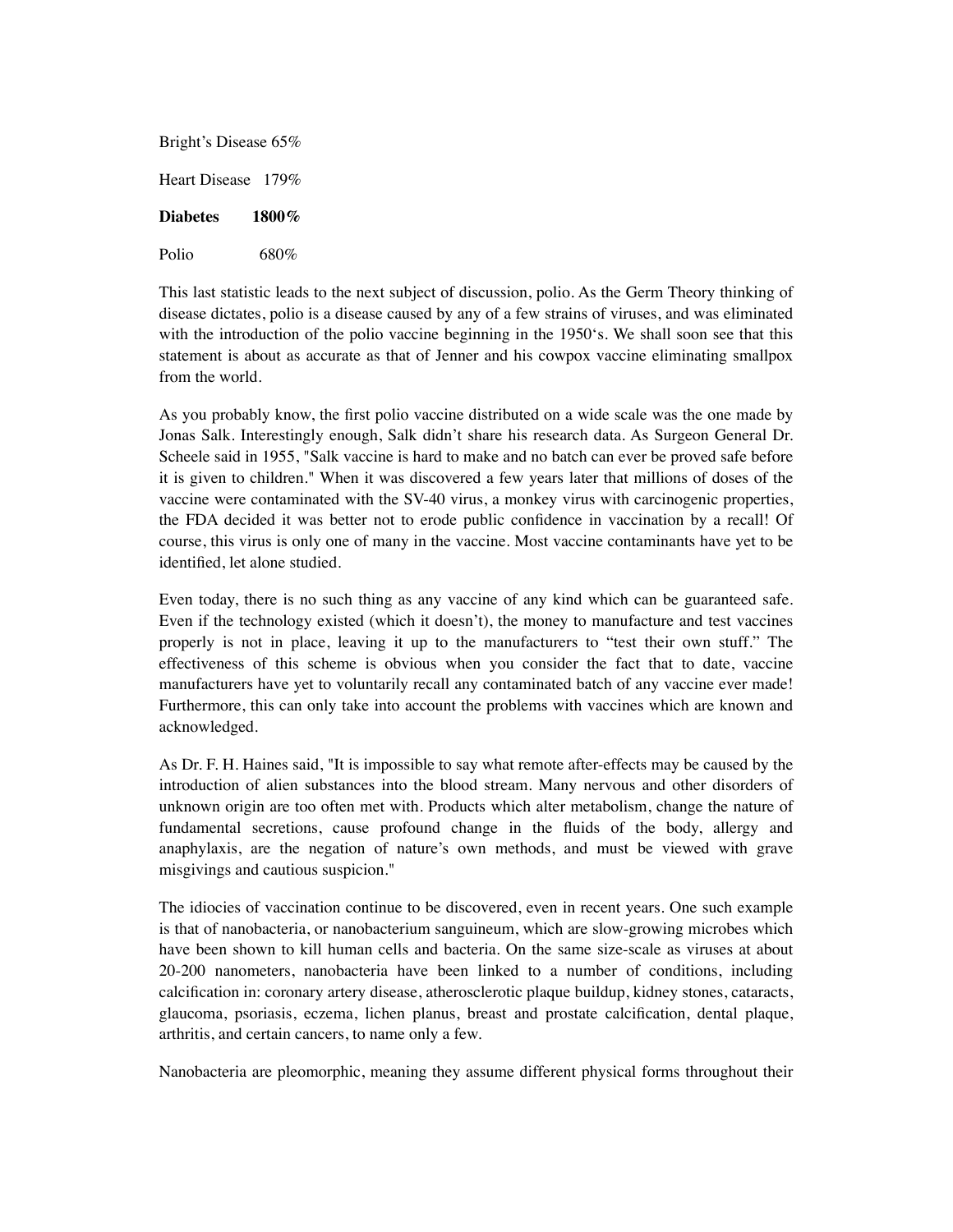life cycle. They are also extremophiles, meaning they can survive in extremely harsh conditions. They can create a calcific lipopolysaccaride (LPS) biofilm around themselves as a form of protection, and can group together to mimic calcium deposits in the body. They are also impervious to most forms of antibiotics, at least in levels which are nonlethal to humans. Because of their small size, they must be photographed through an electron microscope or other high-resolution equipment, such as Nearfield Optical Analysis (NOA) and Atomic Force Microscopy (AFM).

Nanobacteria are now know contaminants of the polio vaccine, gamma immunoglobulin injections, and fetal bovine serum, which has been used in vaccines going back to the smallpox vaccine. Because of the unusual characteristics of nanobacteria, they remained undiscovered until 1988 when the Finnish scientists, Neva Ciftcioglu, PhD and Olavi Kajander, MD, PhD, found them as a culture-killing contaminant.

Back to the polio vaccine. In a diversionary technique still commonly used today, one vaccine manufacturer, Cutter, became the scapegoat for the adverse Salk polio vaccine reactions based on "improper filtering" of the vaccine, at least until the reactions from the other manufacturers could no longer be hidden. This "contamination blame game" falls in line with the Germ Theory of disease while conveniently ignoring the fundamentally flawed thinking behind vaccination and its complications known from Béchamp's time. The fact remains that there is no such thing as a safe and effective vaccine!

As Mr. Peterson, State Health Director of Idaho, said when he stopped further vaccinations, "We have lost confidence in the Salk Vaccine," and that he, "holds the vaccine, together with the instructions for its manufacture, directly responsible for the outbreak of polio and the deaths that had occurred." Many cases of post-vaccinal polio paralysis would center around the point of injection, which should remind us of those post-vaccinal cancer photos.

Although Cutter's stock value suffered from the reports, the other five manufacturers began to suffer as well. "Then," as McBean observes, "suddenly the deaths from Salk vaccine ceased to be reported. In a letter published in *Defender Magazine*, the writer stated: 'I am informed by someone who works in a newspaper office that much of the bad news concerning the results of the Salk Program is being censored and deleted out of the news to keep people complacent and acquiescent.'" Enter the beloved influence of the medical and pharmaceutical industries and their PR lackeys on the mass media.

Here is a case in point. The worst polio outbreak on record occurred in Massachusetts in 1955 after a major vaccination campaign when 130,000 children received the Salk vaccine. Paralytic polio increased tenfold over the previous year, until the Salk vaccine was finally banned there. The publicized reason for this outbreak was, "no children were inoculated there." A letter from the Massachusetts State Health Department, along with a copy of the vaccination figures, was sent to the newspaper as proof against this falsehood, but no retraction was ever printed. Edward Bernays would have been proud.

Despite the deaths and polio cases that resulted from the vaccine, and despite the total lack of scientific or factual evidence, the media reported that the vaccine was considered "safe." All of this would support a product which grossed over \$5,000,000,000 in its first wholesale year!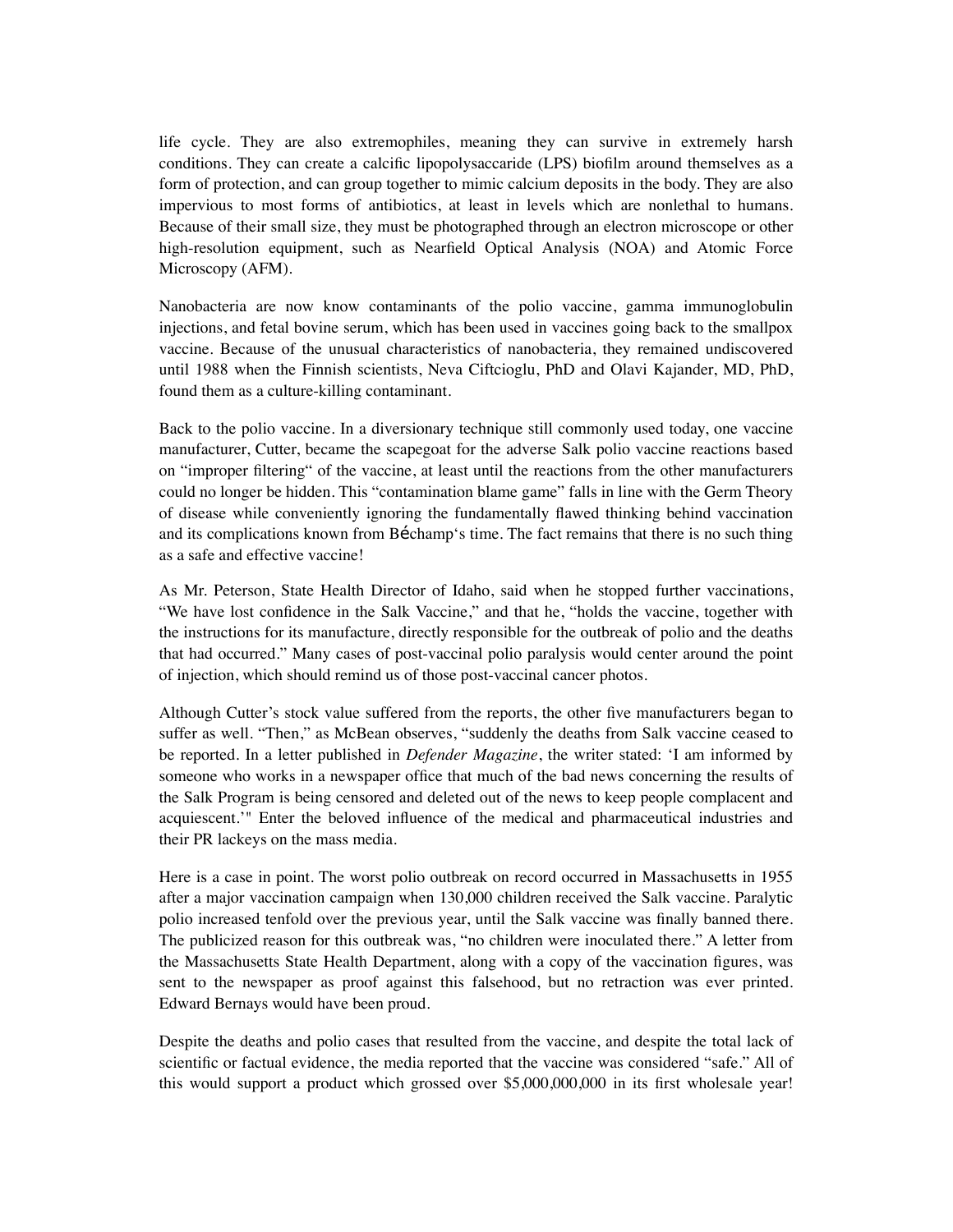Meanwhile, other countries rejected the vaccine, which should say something about their scientific objectivity compared to the United States.

When the effects of the Salk vaccine became too obvious, it was replaced by Albert Sabin's "inactivated" polio vaccine, so called because the viruses were attenuated, or "half-killed," to supposedly prevent them from giving disease while still able to stimulate an immune response. Naturally, research has disputed the safety claims for the "inactivated" vaccines like Sabin's. It is impossible to control the growth of viruses once they are injected into someone. Furthermore, these attenuated viruses have been shown to have the ability to mutate into a virulent form once in the blood stream. Thus, the many levels of idiocy for vaccination continue.

The only new cases of polio in the United States over the last generation have been caused by the "safe" polio vaccines. They also redefined the symptoms of polio more narrowly so that many cases would be diagnosed as "new diseases." As was the case with smallpox, the vaccines are credited with eliminating polio, thanks in no small part to the machinations of the medical community. However, the situation obviously demands more scrutiny. As we did with smallpox, we must look at the actual causes of the spread and decline of the disease beyond what is given by medical dogma. This is perhaps best illustrated by looking at the following graphs of U.S. Vital Statistics, keeping in mind the limited accuracy of these for the previously mentioned reasons.

The first graph shows the incidences of polio in the United States from 1870-1998. Paralytic polio was non-existent before this time. Then dichloro-diphenyl-trichloroethane, or DDT, the infamous organochlorine pesticide, was invented in 1874. Outbreaks of paralytic polio would coincide with the deployment of DDT and other organochlorines in different parts of the world. Finally, DDT was acknowledged as a cause for paralysis in a 1952 U.S. study, which was corroborated by the Swiss in 1953. DDT was phased out of use, and polio rates dropped. As the graph clearly indicates, this happened well before the introduction of the vaccine. DDT would reemerge in these same polio victims in the 1980's in what was diagnosed as "post-polio." Again, this took place just months after DDT was reintroduced as a mixture in pesticides.

The second graph is a more detailed version of the first, focusing on the period of 1912-1970. As is obvious from this graph, the polio rates started to increase after the Salk vaccine became widely distributed in 1957. This is despite all of the obvious attempts to cover-up the polio cases. Then the Salk vaccine was supplanted by the Sabin version after most of the damage had already been done. Naturally, increases in other diseases accompanied the polio vaccines as they did with the smallpox vaccine.

In 1977, Salk testified along with several other scientists that the polio vaccine was responsible for virtually all new polio cases since 1961. Some thirty years after the introduction of his vaccine, Sabin admitted that the vaccine program was a failure after looking at the statistics in retrospect. Is anyone reminded of Jenner and Pasteur here?

Research was never able to prove conclusively that polio is a contagious disease. For that matter, that causative relationship between polio and the identified viruses could never be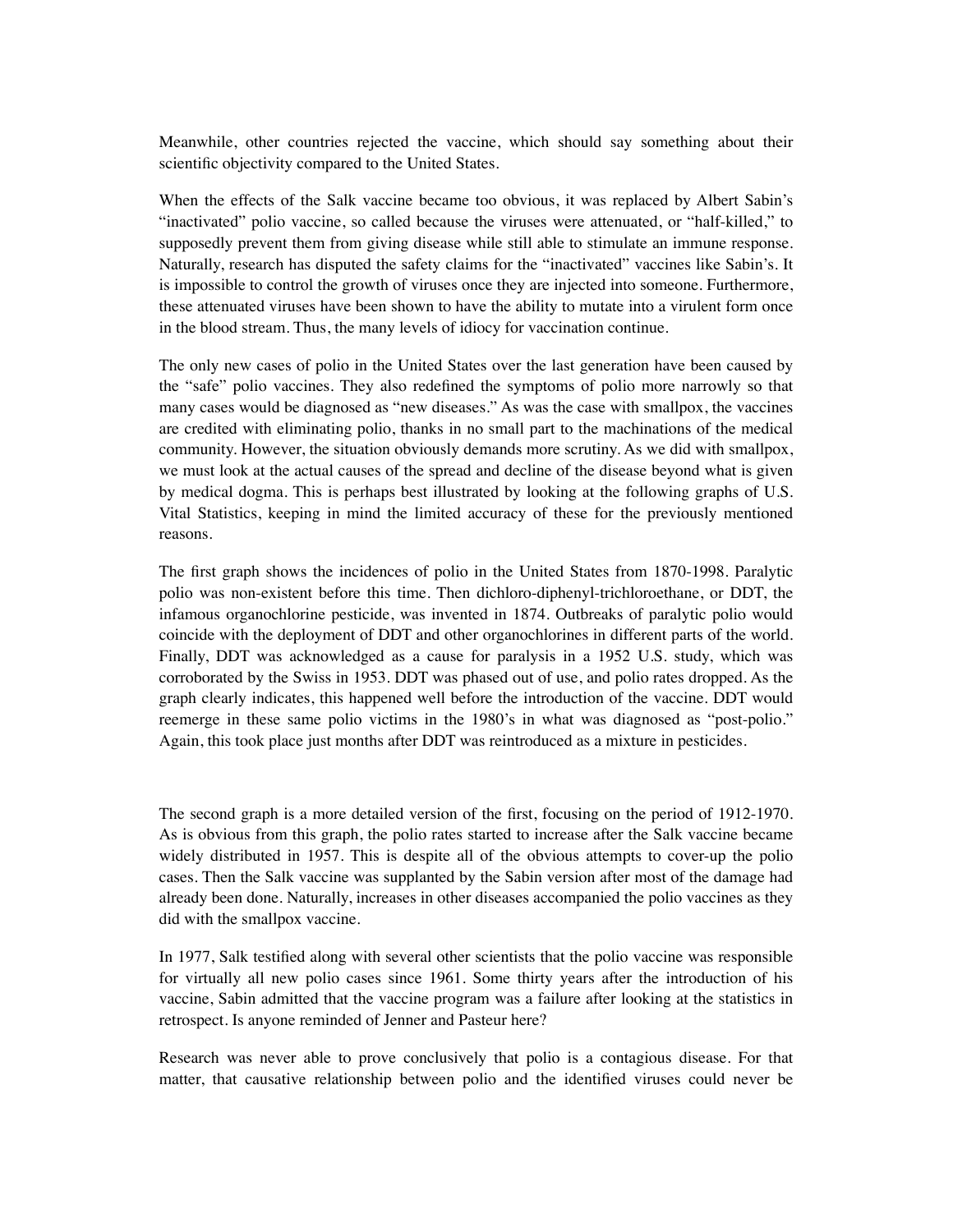proven by direct evidence. In fact, 90% of the people carrying a polio virus never developed polio symptoms, and only 1% developed paralysis. Furthermore, the polio virus could not be identified in all polio victims. Once again, we see the logical fallacies of Koch's Postulates, not to mention the Germ Theory. Despite all of this, it was actually written into law that polio is a contagious viral disease, and it was made illegal to discuss it as being otherwise! This gives you an idea of the level of confidence in the "contagious virus" explanation. Meanwhile, polio still rages in underdeveloped countries where DDT is still in use. Is this a case of sound science, or a corporate cover-up?

It was during this period that much more money began to be invested in medical research for different conditions, including the traditional childhood diseases. Like smallpox, these diseases were already declining well before the twentieth century thanks to the improvements in sanitation, nutrition, and living conditions. In fact, these diseases were already upwards of 95% resolved before vaccination!

Thanks to the beloved PR industry, these diseases became "marketed" as being deadly anyway, and therefore were demanding vaccination. The truth is that a childhood disease should prove fatal or result in permanent damage for only one of two reasons:

1) The child is already on his last legs from other health problems.

2) The child succumbs from incompetent medical treatment.

Nevertheless, a huge new market had been fabricated, and much research and development went into the many new vaccines. It was also during this time that the fallacy of "antibodies equals immunity," a belief which is still commonly believed and perpetuated, was conclusively confirmed as a lie. A 1950 British study on diphtheria showed that not only do antibody levels not correlate to "immunity," but that in fact the *reverse* is often the case! Many of the diphtheria patients had the highest antibody levels, while those who remained well had the lowest antibody levels. This pattern has been corroborated by countless studies for different diseases, which have been conveniently ignored.

Inanely enough, even today the post-vaccination antibody levels are almost the sole criterion by which vaccine efficacy is judged. It also continues to be the reason publicly given for why vaccines are administered. *This means that vaccination is knowingly done under completely false pretenses*!

In commenting about antibodies, Dr. Shelton said, "it is impossible to separate them from the proteins of the animal's blood (in making vaccines), and these proteins, when injected directly into the blood of another animal (or human being), are very poisonous. Besides this, there is no evidence that the anti-toxins of one species can be made use of by another species. Where vaccines are employed, it constitutes the introduction of actual disease matter into the blood. That is, the supposed causative germs or some product of the disease is introduced into the body. The consequences are often terrible. Real benefits are never observed."

Again, this points to what Béchamp said the previous century about the specialization of microzymas and the hazards of indiscriminately injecting them from one species to another. It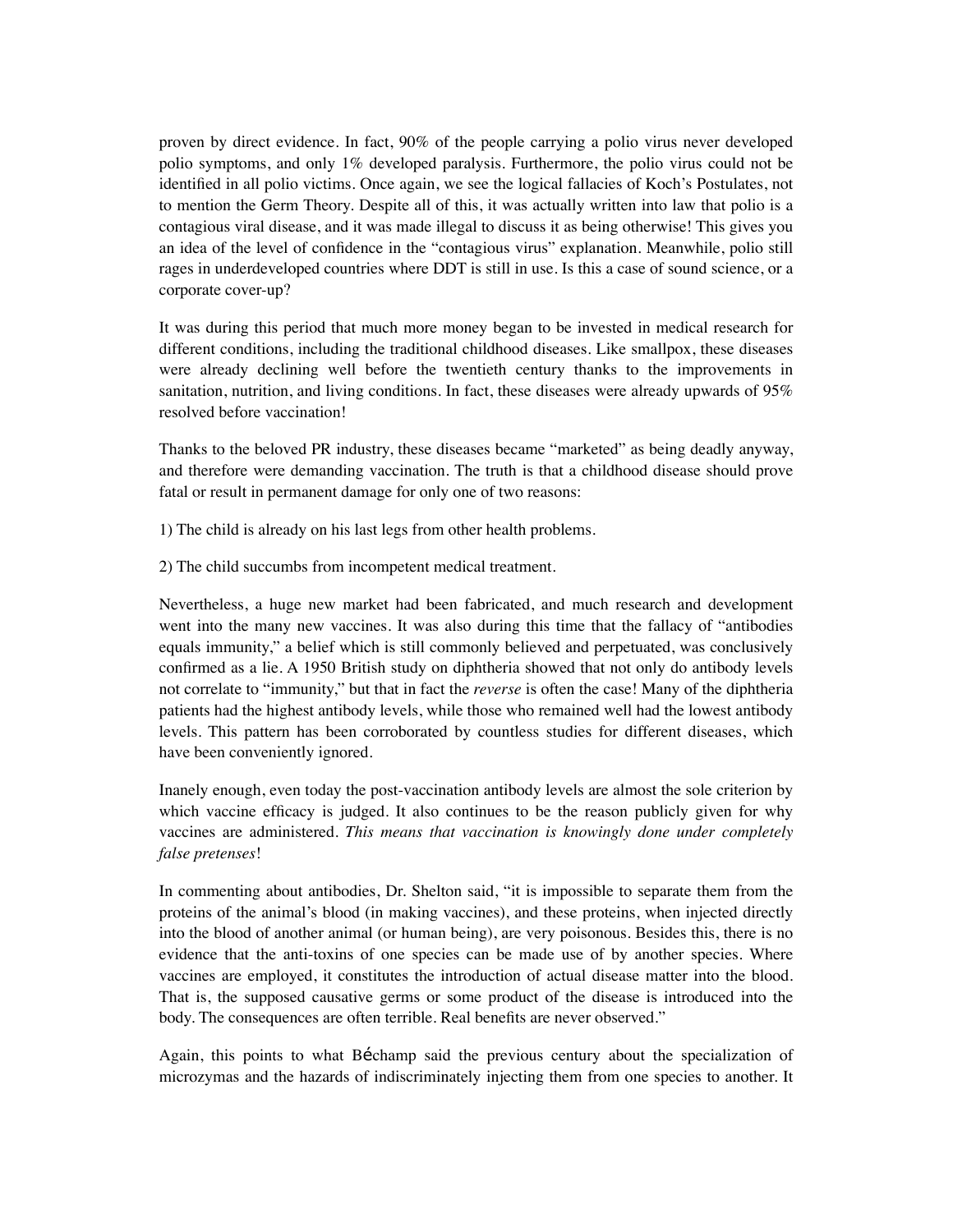also points to the fallacies of the simplistic antigen and antibody thinking behind vaccination. As Béchamp said about people's thinking on the subject, "The leukocytes are even held to be so much alive that they are represented as pursuing the microbe to swallow and devour him. The droll thing is that they believe it!"

Here is one final note about antibodies. In 1972, Dr. Gerald Edelman won the Nobel Prize for his research in immunology. This research proved that antigens are not necessary for the production of antibodies. Children have this capacity from birth, which is developed naturally over time, and the antibodies are stored for use as needed. This only partly supports the statement that people already have an immune system, and that it is absurd to say that vaccines are necessary to produce a properly functioning one. It is not fully equivalent because true health is determined on a multi-systemic level.

This antibody capacity naturally develops throughout infancy. Interestingly enough, the reason they stopped testing vaccines on infants is that they realized that odds are it won't produce the "golden antibody response" desired. Yet, by this same "vaccine logic," parents nowadays are coerced into getting their children fully 75% of their vaccines by eighteen months of age! Is anybody seeing the Machiavellianism here?

Here is an interesting tie-in to the transfer of microzymas and genetic material between species. Beginning in the 1960's, vaccine manufacturers started using human diploid cells in vaccine production. These cell lines originate from *aborted human fetuses*! The two predominant human cell lines originated as follows:

**WI-**38: A female fetus aborted for "psychiatric reasons" in the 1960s.

**MRC-5**: The lung tissue taken from a 14 week male fetus aborted for "psychiatric reasons" from a 27 year old woman in the UK in the 1970s.

Allegedly, these abortions were not done for the express purpose of vaccine manufacturing. You can use your imagination about these known facts, let alone how the manufacturers got the fetuses in the first place. Evidently, in getting fetuses from mental patients, the manufacturers were looking for the best genetic material available.

Here is the even more interesting part. The stated reasons given by the manufacturers for using human cell lines are as follows:

1) The human stem cell lines replicate more rapidly, thus making the manufacture of the vaccines easier and cheaper.

2) There are known dangers in using animal tissues in vaccine manufacturing.

In what is yet another example of "vaccine logic," these same manufacturers continue to use animals in the manufacturing of half of their vaccines, while they are finally acknowledging the dangers of doing so as known from the time of Béchamp! Furthermore, using parts from human beings for medical purposes without consent was determined to be illegal at the Nuremburg trials after World War II. We'll have more about Nuremburg shortly.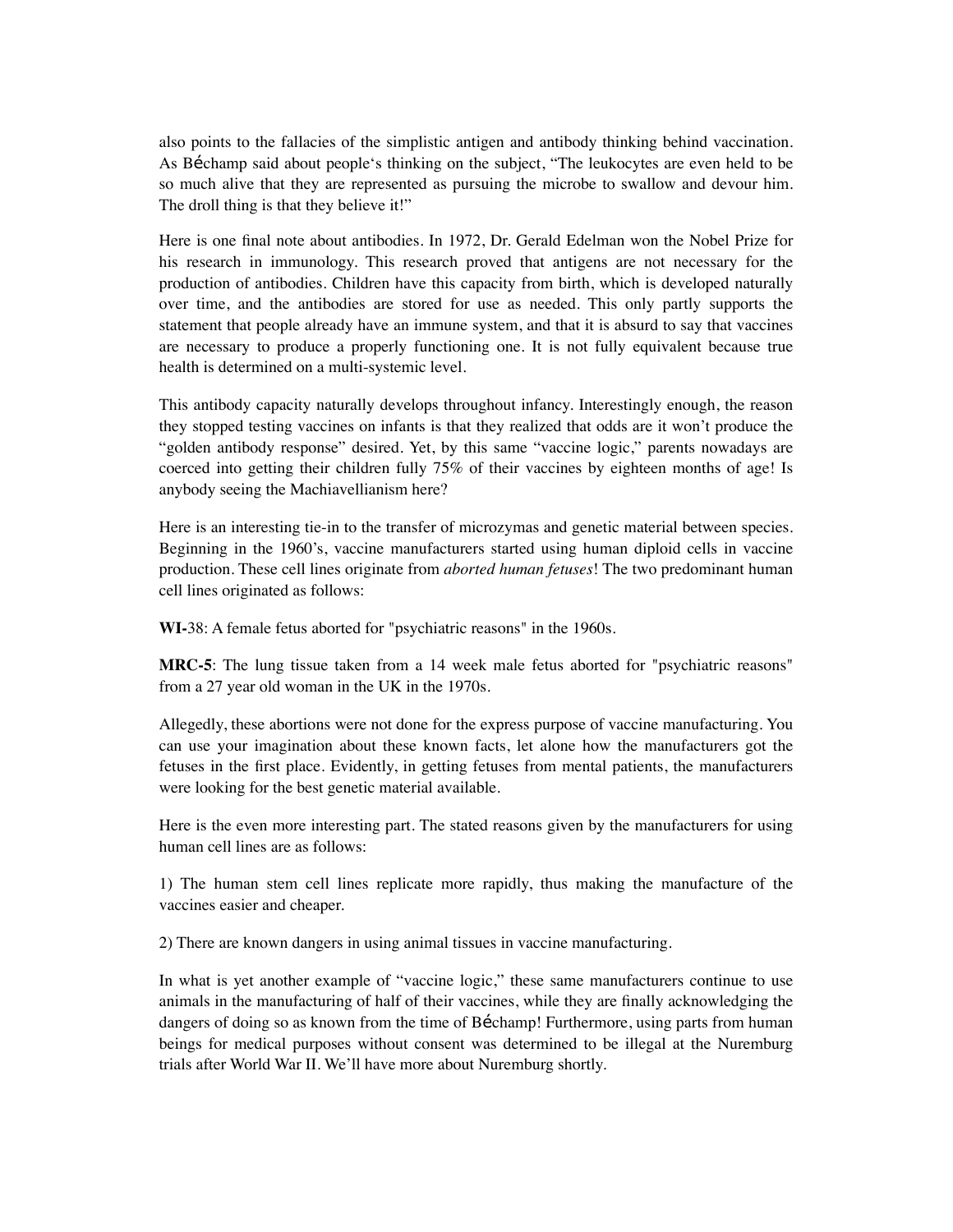The effects of these childhood disease vaccinations are well documented and too numerous to explicitly list. The adverse reactions and damages caused the costs of these vaccines to multiply tenfold by the 1980's. The "scapegoat" method of deflection by the manufacturers has reduced the number of manufacturers from over twenty in the 1960's to only a few today. All of this is despite the fact that no official vaccine tracking system even exited in the United States until 1991!

Thanks to the obliging U.S. government, the National Childhood Vaccine Injury Act (NCVIA) was passed in 1986. This effectively gave vaccine manufacturers their "get out of jail free card" by indemnifying them against lawsuits as a result of vaccine damage. This did not indemnify the government itself, so this had the net effect of transferring vaccine injury compensation expenses to the taxpayer!

Another consequence of the NCVIA was the creation of the Vaccine Adverse Effect Reporting System (VAERS) in 1991. This database records reactions ranging in severity from requiring hospitalization to causing death. This is the first official vaccine tracking system in the United States after over a century of vaccination! The efficacy of this system is most succinctly demonstrated by the following facts:

In a typical Food and Drug Administration (FDA) "phantom" guess unsubstantiated by legitimate studies, less than 10% of doctors report adverse reactions to vaccines. One National Vaccine Information Center (NVIC) study found this number to be closer to 2%. This means that the average of 11,000 *reported* adverse reactions per year translates to 110,000 to 550,000 *actual* adverse reactions per year!

This reporting percentage can be boosted only slightly by the fact that people can report to VAERS themselves because fewer people know that they can report to it themselves than are told about the existence of VAERS in the first place. This is also less than the number of people who are given any legitimate safety information about vaccines. People who demand that doctors report the reaction to VAERS are often met with refusal. *All of these points are direct violations of the law*!

The limitations for reporting an adverse reaction are arbitrarily narrow. The reaction must take place within seven days of the vaccination, after which any event is automatically assumed to be from some other cause. Furthermore, parents must report the event within a couple of years, which is absurd considering most are not even told they can do so!

Parents often end up in prolonged legal battles under VAERS or the Vaccine Injury Compensation Program (VICP), which involves huge amounts of red tape, harassment from the system, and oftentimes denied payments for no legitimate reason. Even today, with all of the cases reported, only about 2,000 have received *any* VAERS compensation!

No matter what is reported through VAERS, the results are meaningless because absolutely no follow-up was incorporated into the plan. Hence, neither the FDA nor anyone has done anything about it!

As can be seen, the effect of the NCVIA, VAERS, and VICP was not only to shield the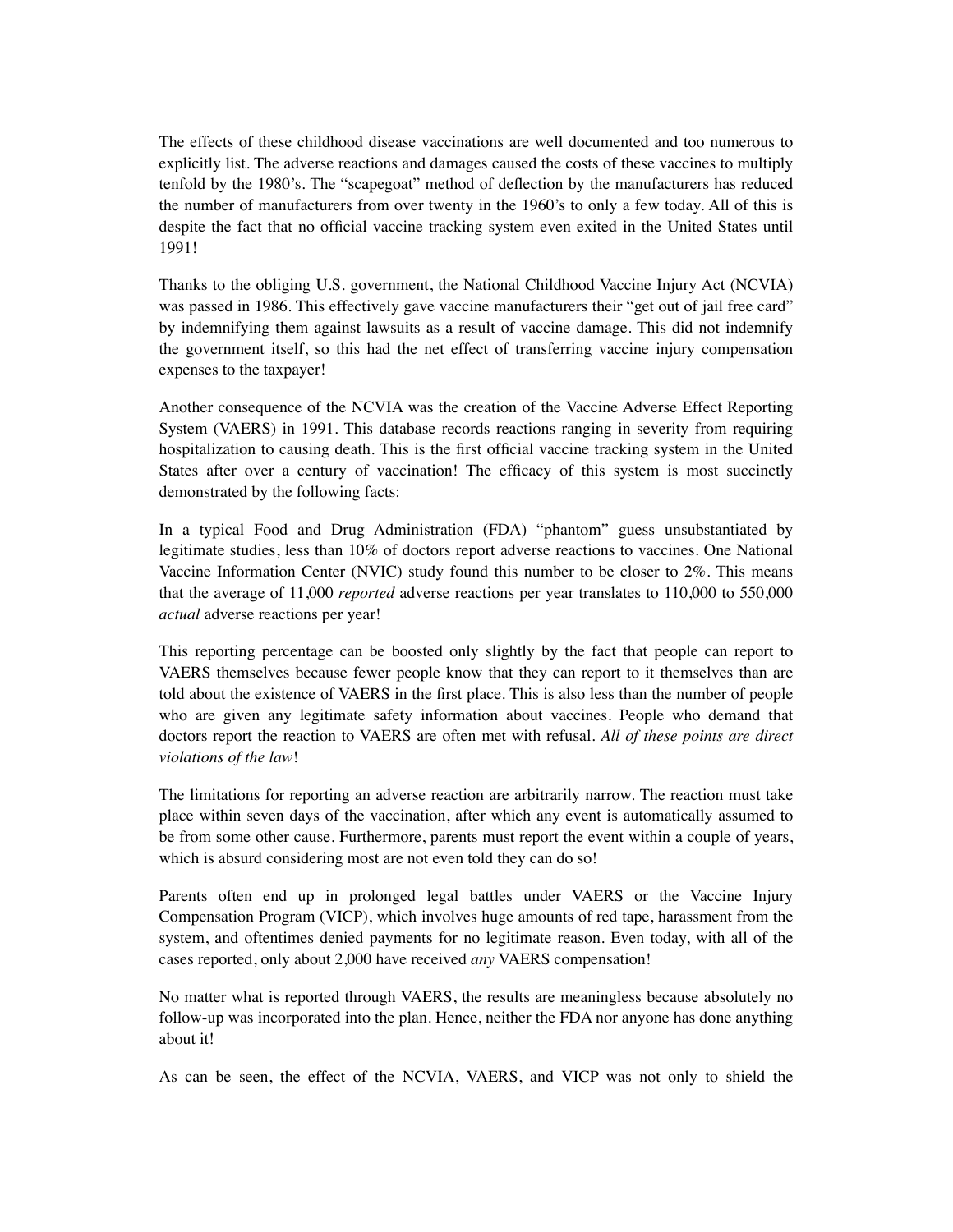manufacturers, but also to provide a bureaucratic bottleneck to compensation. All of this was done under the pretense of providing a systematic means of gaining compensation for vaccine victims, and to track the true results of vaccination!

All of this opened the floodgates for the newest and most frivolous vaccines to date. These would be added to the mandatory childhood immunization schedule despite the fact that they are for conditions which are almost unheard of among children, like hepatitis B, or are harmless, like chickenpox.

The aggregate effect of all of these childhood immunizations has resulted in one of the most horrific increases in childhood illness in human history. The increased rates in autism, attention deficit disorder, asthma, diabetes, and other conditions defy any other possible explanation than the protean effects of vaccination. The end result is to have third world health care standards in the wealthiest nation in the world, and all because we can afford to have unprecedented levels of vaccination.

The scariest part of all still awaits us. A number of other vaccines are in the works, some of which could become mandated for adults. Furthermore, in light of the recent terrorism scares, more vaccines could be forced on people in violation of their human rights thanks to the virtually unchecked power on this matter granted to the Health and Human Services Secretary under the Homeland Security Act of 2002. We have already seen the dubious consequences of the government's attempt to resurrect the smallpox vaccine, which even the health care industry has largely rejected.

One of the upcoming vaccines is the AIDS vaccine, which could become universally distributed. AIDS in the United States formed largely in communities with high-risk lifestyles, including the sexually promiscuous and drug abusers. This did not occur, however, until the hepatitis B vaccine had been tested on these communities. Similarly, the outbreak in AIDS in Africa followed the intensive vaccination program by the World Health Organization (WHO). Beginning in the late 1980's, people began to make the observation that the distribution of AIDS in Africa tightly corresponds to those areas with the most intensive vaccination programs! Once again, we see the detrimental effects of vaccination on people's health.

The vaccination industry has evolved into a multi-billion dollar industry in the United States, while most other countries, including those in Europe, are actually *reducing if not eliminating* mandatory vaccines because of the results they produce! In order to understand what makes the United States so unique in this respect, we shall take an inside look at the situation in the vaccination industry, and its governmental regulatory agencies. Dr Horowitz has said that, "the vaccine industry perpetuates the greatest conflict of interest in earth's history," and not without justification. Let us take a look at the process from a vaccine's creation and development to its mass distribution.

All vaccines are researched and developed by the manufacturers. All of the is research is closed, in complete defiance to the universal scientific standard of peer-reviewed research. All studies are extremely limited in scope, with a small number of test subjects in a limited time frame (long-term vaccine studies are almost nonexistent), and involve no true control comparisons or double-blind measures. The new vaccines are often tested in combination with other vaccines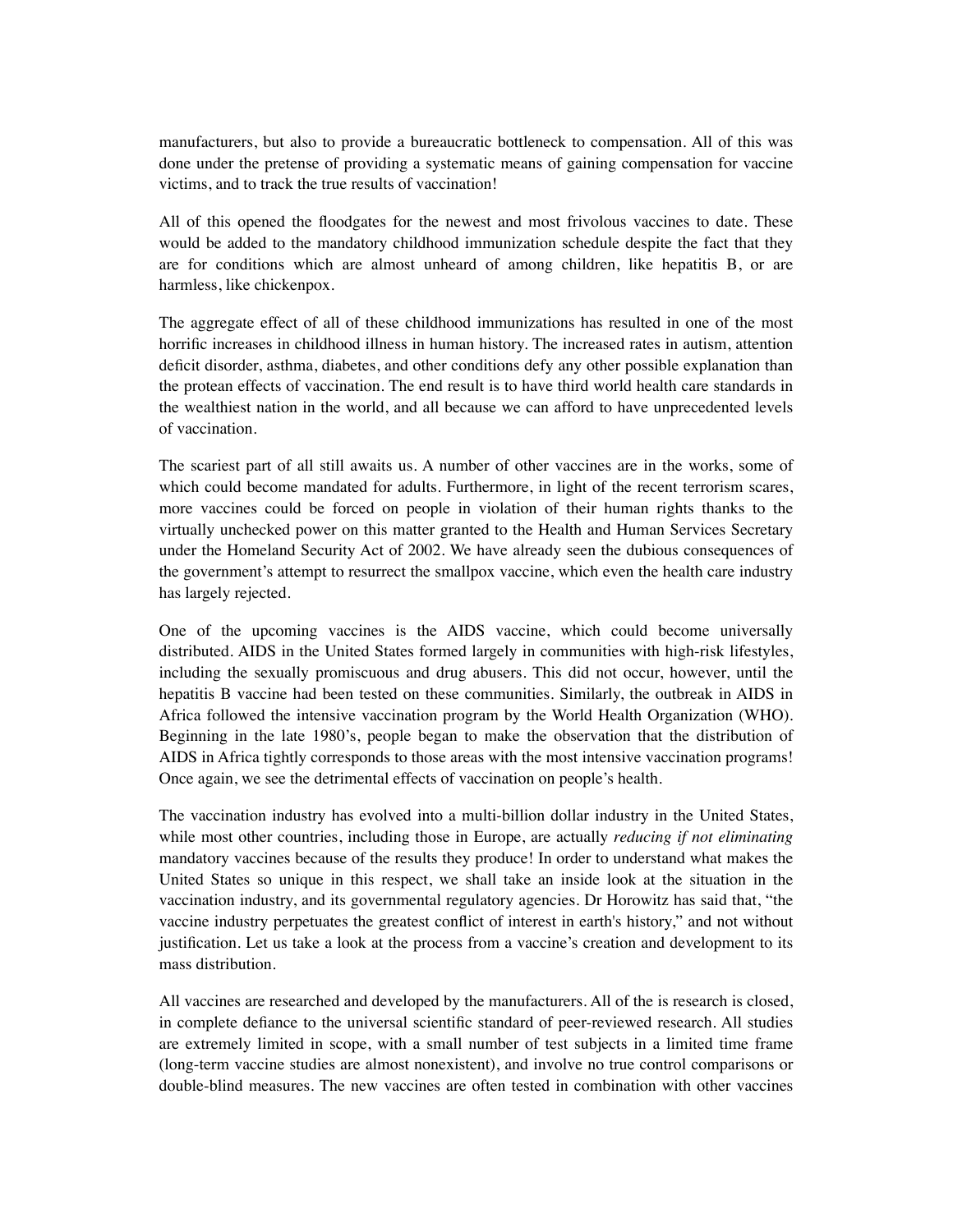without any isolated vaccine tests. Any adverse reactions during the studies are dismissed without justification as being "unrelated" to the vaccines, and omitted from the research data; in any other scientific field, this would be considered data tampering.

The Vaccines and Related Biological Products Advisory Committee (VRBPAC), an offshoot of the FDA, makes licensing recommendations for the new vaccines. The Advisory Committee on Immunization Practices (ACIP), an offshoot of the Centers for Disease Control (CDC), makes recommendations for which vaccines are included on the Childhood Immunization Schedule. The CDC is in turn an offshoot of the Department of Health and Human Services (DHHS), the wealthiest and most powerful branch of the federal government.

Both of these committees have people with financial ties to the industry, and who are routinely given waivers to sit on them. Historically, many of these committee members have had stock in the in vaccine manufacturers or own patents for the vaccines under consideration! They are often being paid by manufacturers to give lectures on the new vaccines, receive research funding from the manufacturers, are paid to testify on behalf of manufacturers in vaccine lawsuits, or represent organizations and universities which receive grants from the manufacturers. Certain members are sometimes excluded from voting, and may be replaced by people who vote in favor of the vaccine. Furthermore, portions of these meetings are completely closed to the public, thus shielding the alleged reasons for the changes to the vaccination program, and members are forbidden to discuss these hidden segments publicly. In essence, these allegedly objective and independent government committees are little more than rubber stamps.

The American Academy of Pediatrics (AAP) weighs in on the action by receiving millions of dollars in grants from the manufacturers to endorse the new vaccines and to make recommendations for adding them to the Childhood Immunization Schedule (CIS). Similarly, the National Institute of Health (NIH) and the American Medical Association (AMA) work closely with manufacturers and have very tight financial interests. In essence, all of the organizations connected with vaccination, including the governmental organizations, are little more than satellite organizations for the pharmaceutical industry because their incomes are determinedly largely by the success and growth of the vaccine industry. Any claims of objectivity for any of these organizations is laughable at best, and fraudulent at worst.

Drug companies have often stated in meetings that if a vaccine they produce is not mandated to be used on a mass basis, they do not recoup their research and development costs, and don't make the profit they want. This translates into the phenomenon we see today of every new vaccine being produced becoming mandated! Considering the 200 or so vaccines which are currently at some level of research and development, the potential is daunting to say the least.

With recommendations from the VRBPAC, ACIP, AAP, NIH, and AMA, vaccine manufacturer lobbyists may get the new vaccines put into law with state legislators. As I previously mentioned, the medical and pharmaceutical industries are the second largest campaign contributors. However, most states bypass elected representative because the state health departments can write regulations for the new vaccines, which automatically translate into law!

To encourage high vaccination rates, the federal government gives state health departments and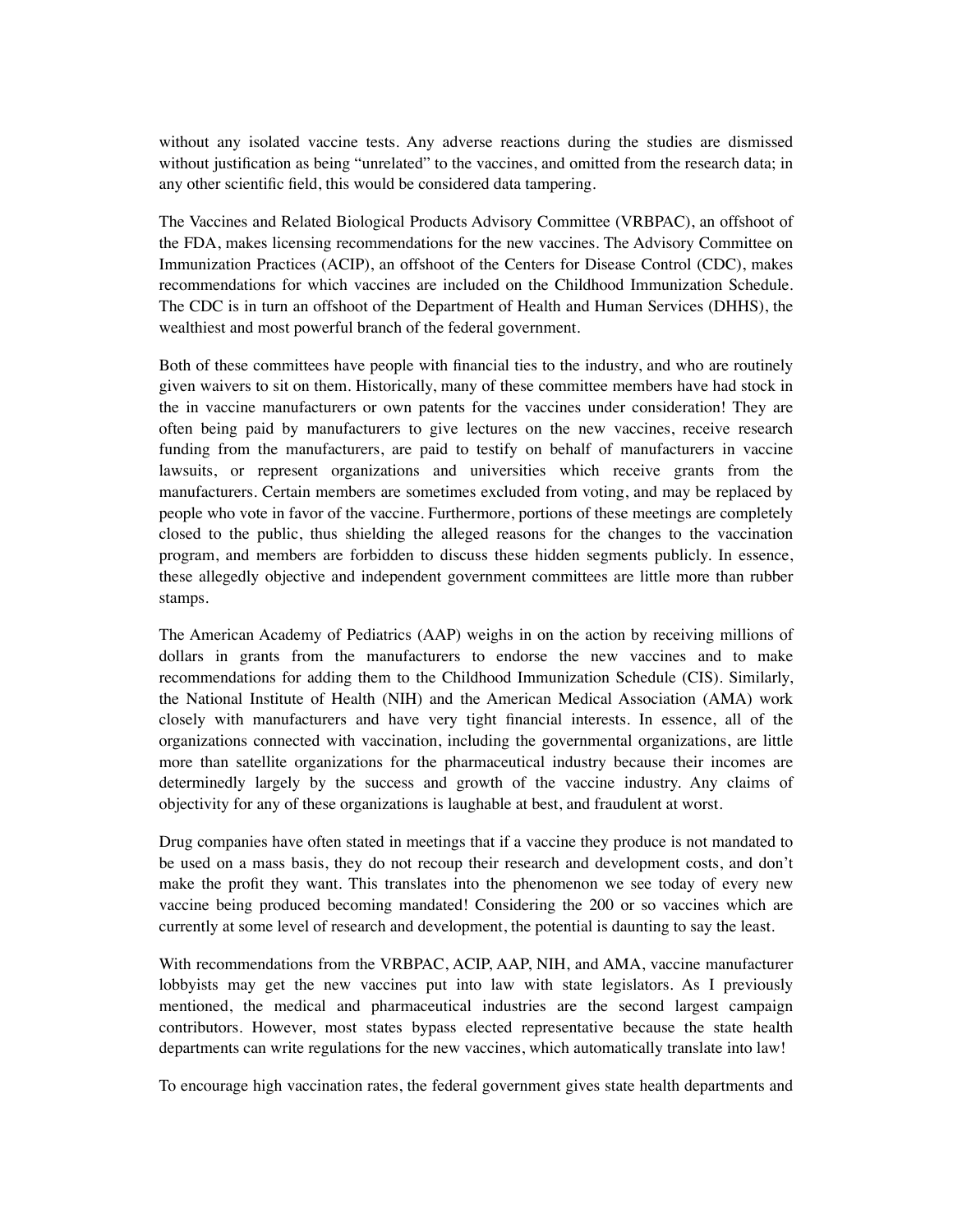educational agencies grants and other financial incentives, or withhold them. Additionally, a grant program awards the state health departments up to \$100 for each fully vaccinated child. Furthermore, in 1993 the Clinton Administration started the "Immunization Initiative," which set up a \$400,000,000 slush fund for states which enforce mandatory vaccination, and tracks children by their social security numbers. Similarly, doctors are given financial incentives to maintain certain vaccination rates in their clinics.

As previously mentioned, the manufacturers are largely responsible for testing the safety of their own vaccines. Allegedly, one of the reasons for this is that the FDA has insufficient funds to properly test the vaccine lots. The government can afford to spend hundreds of millions of dollars on bribes to make sure that children are vaccinated, yet by this same logic they cannot even be bothered to test their safety! Furthermore, if vaccines are so safe and effective, why must so much money and effort be put into their enforcement? Is anybody seeing a problem with this situation?

Most people are not aware that they have the legal right to refuse vaccination for themselves and their children. Most states, including Texas, allow religious exemptions for vaccination with which schools are legally required to comply, as stated under Texas Administrative Code Title 25 Part 1 Chapter 97 Subchapter B Rule 62, "A signed affidavit must be presented by the child's parent or guardian stating that the immunization conflicts with the tenets and practices of a recognized religious organization of which the applicant is an adherent or member. This exemption does not apply in times of emergency or outbreak declared by the commissioner of health or local health authority." This last statement is a state version of the federal version under the Homeland Security Act of 2002.

No proof of these religious conflicts is required. In fact, such restrictions have been determined unconstitutional through similar situations in other states by the U.S. Supreme Court because they implicitly put the government in the inappropriate role of determining what is or is not a true religious belief.

Nevertheless, people are systematically lied to about their rights as much as they are about vaccination for the previously mentioned reasons. Parents who dare to defy the "sacred cow" of vaccination are often put in the dubious situation of having to sue to have their children's basic human rights enforced. Furthermore, doctors or health officials will call the police or Child Protections Services (CPS) to act as a strong-arm on the grounds that the parents are "not protecting their children." Doctors will testify against parents, quoting bogus statistics from the CDC about how great vaccines are at preventing disease and how negligent the parents are for not vaccinating their children, while these statistics directly contradict public records!

The introduction of the hepatitis B vaccine to infants is a classic example of how this quasigovernmental conflict of interests manifests itself. Berkeley trained statistician Michael Belkin worked in the financial world until his own daughter was killed by the vaccine. Since then, he has discovered a great deal about what goes on behind the scenes.

Belkin discovered that the statistics used to justify the distribution of the hepatitis B vaccine to children beginning in 1991 were hypothetical guesses from the CDC which were passed of as actual cases. As Belkin points out, if this were done in the financial world, this would be known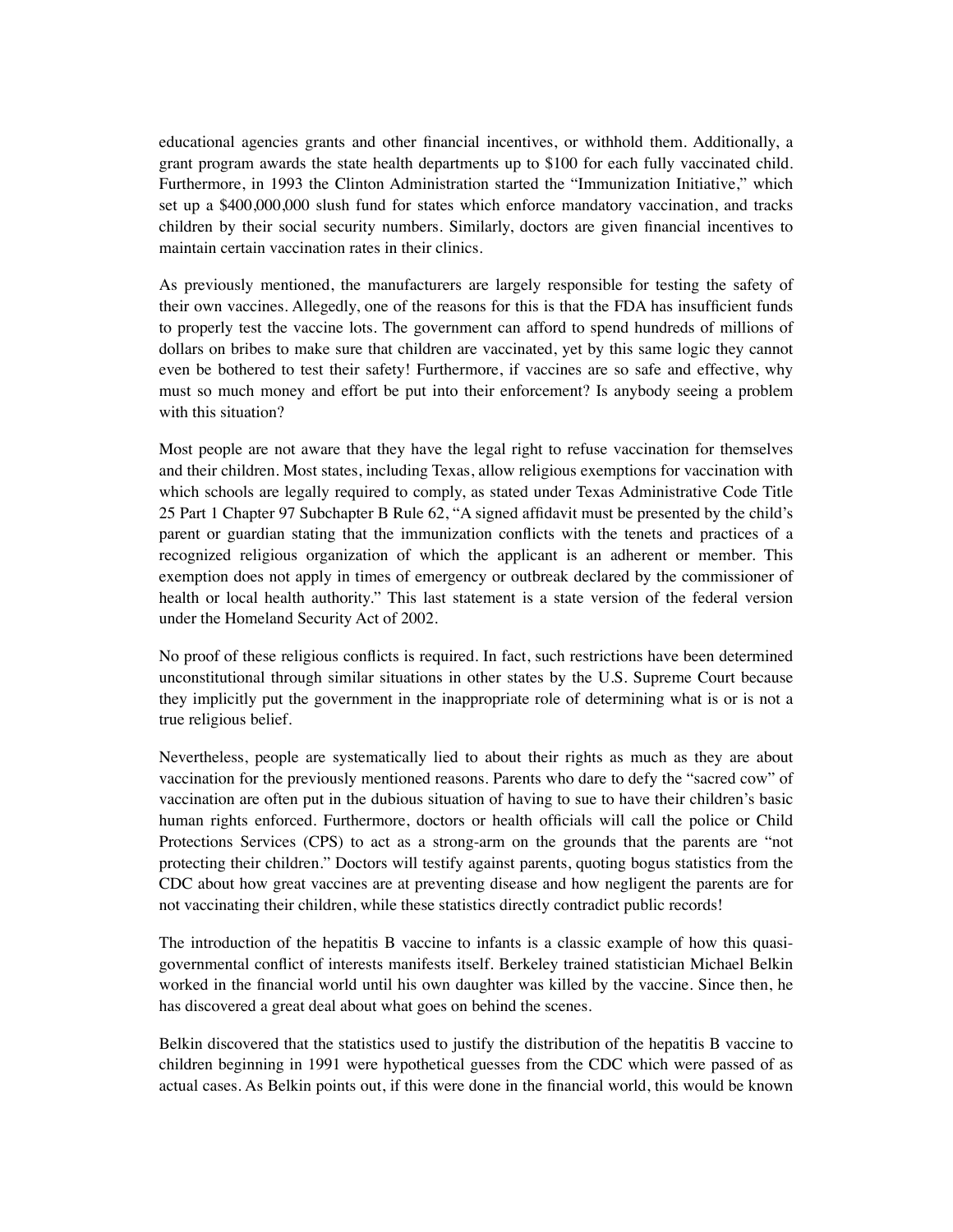as *statistical fraud*, a crime which would land you in jail once you're caught. However, in medicine, in particular with regard to vaccination, this conduct is considered part of the status quo, even within the government! In this context, I can't help but to think of the Royal Commission in England a century earlier.

Similarly, the CDC estimates for how the disease would spread among the general population were completely fictitious, and have been revised downward. The morbidity and mortality numbers they quote don't even come close to their own records. By this same logic, however, the timeframe of alleged protection given by the hepatitis B vaccine is *decreasing,* and therefore demands more frequent revaccination!

As Dr. Sherri Tenpenny has revealed, what the CDC says publicly is diametrically opposed to what their own internal documents and research prove about vaccination:

The lack of proper vaccine research, especially in the long term.

The fallacy of the "antibodies equals immunity" thinking.

The fact that even today there is no such thing as a vaccine which has actually been proven to be safe and effective.

That most people don't die from the allegedly deadly diseases for which they are being vaccinated, but actually die from complications arising from incompetent medical treatment.

These are just a few of the highlights. The glaring nature of these scientific observations, as well as the level of governmental understanding and participation, should be even more obvious considering the following fact. The National Vaccine Information Center (NVIC) has as one of its responsibilities the task of keeping track of all of the lies and disinformation fed to the public regarding vaccination. Attorney General John Ashcroft has instructed the NVIC not to comply with public requests for this information in complete defiance of the Freedom of Information Act!

The level of understanding within the medical community is equally obvious. As health care professionals, doctors work under what are allegedly "high-risk" conditions for the vaccinated diseases. However, numerous recent studies show that at least 33% of doctors violate the law by refusing to have themselves vaccinated. For some vaccines, such as the MMR and hepatitis B vaccines, this number is upwards of 66%! One of the primary reasons cited for the refusal is fear of contamination with animal DNA.

By this same logic, they are perfectly willing to lance everyone else in sight. An obvious question to ask a doctor is, "If it's not good for you, then why is it good for the rest of us?" This proves that doctors are just as much aware of the idiocies of vaccination today as they were during the 1920's when they orchestrated the iatrogenic disease outbreaks in Kansas City and Pittsburgh! Once again, the Machiavellianism in this situation is obvious, as is the role of Edward Bernays' "child," the PR industry, in vaccination, not to mention the scientific wisdom and foresight of Antoine Béchamp.

This is not to say that vaccination is not without its critics today, even within the medical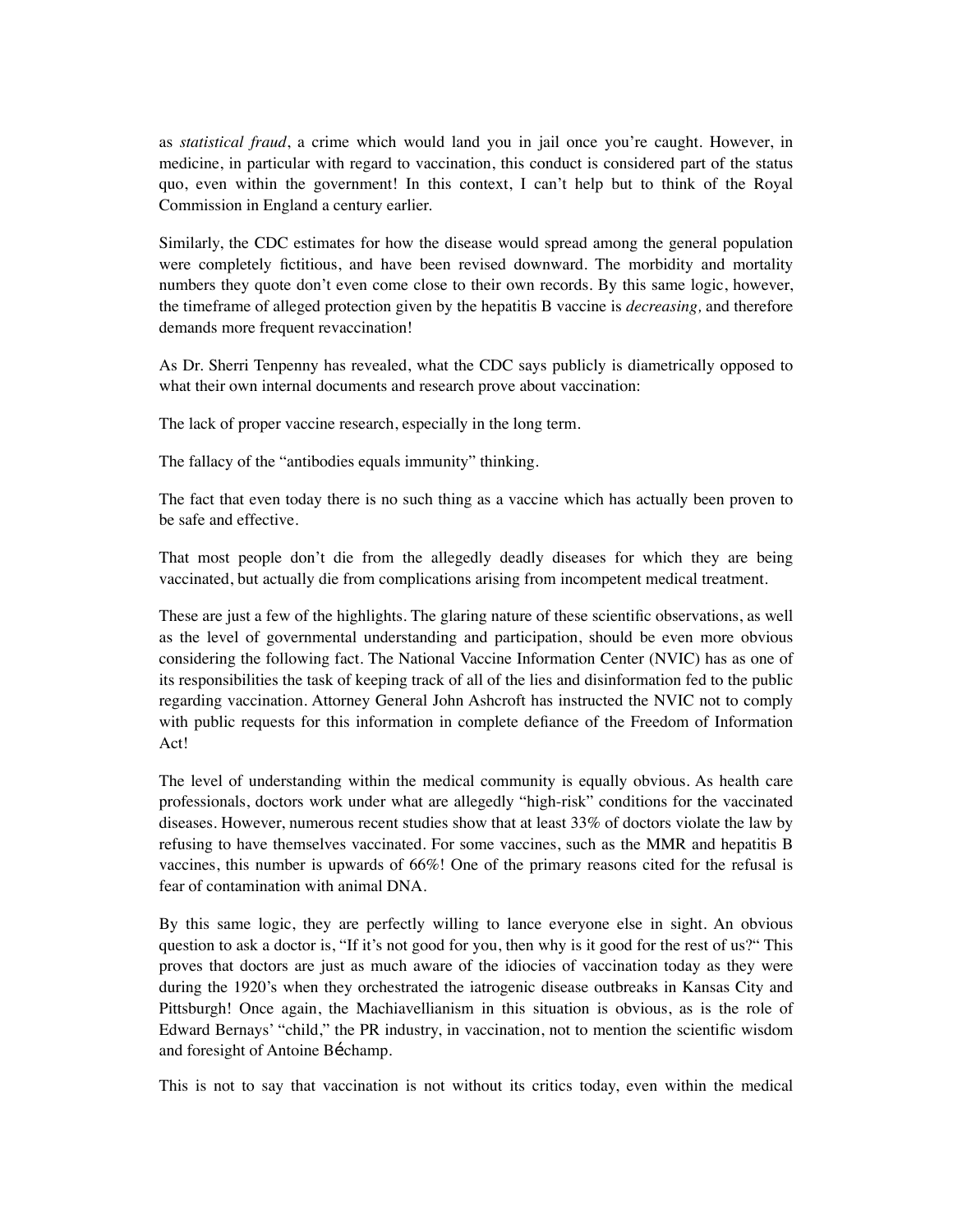community, though the criticisms are usually limited in scope for those few who are bold enough to voice them. The AAPS has independently researched the vaccine statistics in recent years, and has finally come to the realization that they are not they're cracked up to be. For example, they determined that most children are 100 times more likely to suffer a serious adverse reaction to the hepatitis B vaccine than they are to contract hepatitis B at all. The idiocies of this vaccine are even more glaring considering that only five percent of hepatitis B victims develop chronic liver problems, and these are predominantly among those same adults with the high-risk lifestyles that are most likely to contract the disease in the first place.

In their November 2000 annual meeting, the AAPS voted *unanimously* to end mandatory vaccination, citing many of the problems observed here, as well as non-compliance with the Nuremburg Code, the international law which deals with human experimentation. Because no vaccine has ever been proven to be safe and effective, all vaccines are experimental. The Nuremburg Code states that in order to be used as a human research subject, a person must:

Give voluntary, informed consent without fraud, deceit, duress, or ulterior form of constraint or coercion.

Have sufficient knowledge and comprehension of the elements of the subject matter involved as to enable him to make an understanding and enlightened decision.

Be informed of all inconveniences and hazards reasonably to be expected, and the effects upon the health or person which may possibly come from his participation in the experiment.

Participate in what yields fruitful results for the good of society, unprocurable by other methods or means of study, and not random and unnecessary in nature.

Protected, by proper preparations, against even remote possibilities of injury, disability, or death.

Not participate where there is an a priori reason to believe that death or disabling injury will occur.

Not participate where the degree of risk to be taken exceeds that determined by the humanitarian importance of the problem.

*As everything presented in this overview proves, vaccination fails miserably on all of these points*! Nazis, such as the infamous Karl Brandt, were executed as war criminals after the Nuremburg trials for such ethics violations, yet these same crimes are routinely and openly committed by the medical and pharmaceutical industries, as well as the government!

With this sort of thinking in mind, Dr. Jane Orient, Executive Director of the AAPS, has gone on record as saying, "vaccines... use school children as research subjects... without informed consent, in violation of the Nuremburg Codes. School administrators and government bureaucrats could be... prosecuted as war criminals. We suspect financial ties between vaccine manufacturers and medical groups such as the AMA and the American Academy of Pediatrics." This does not address the willing participation of the medical community and the government in all of this, however, nor has it resulted in any change in vaccination procedures, let alone with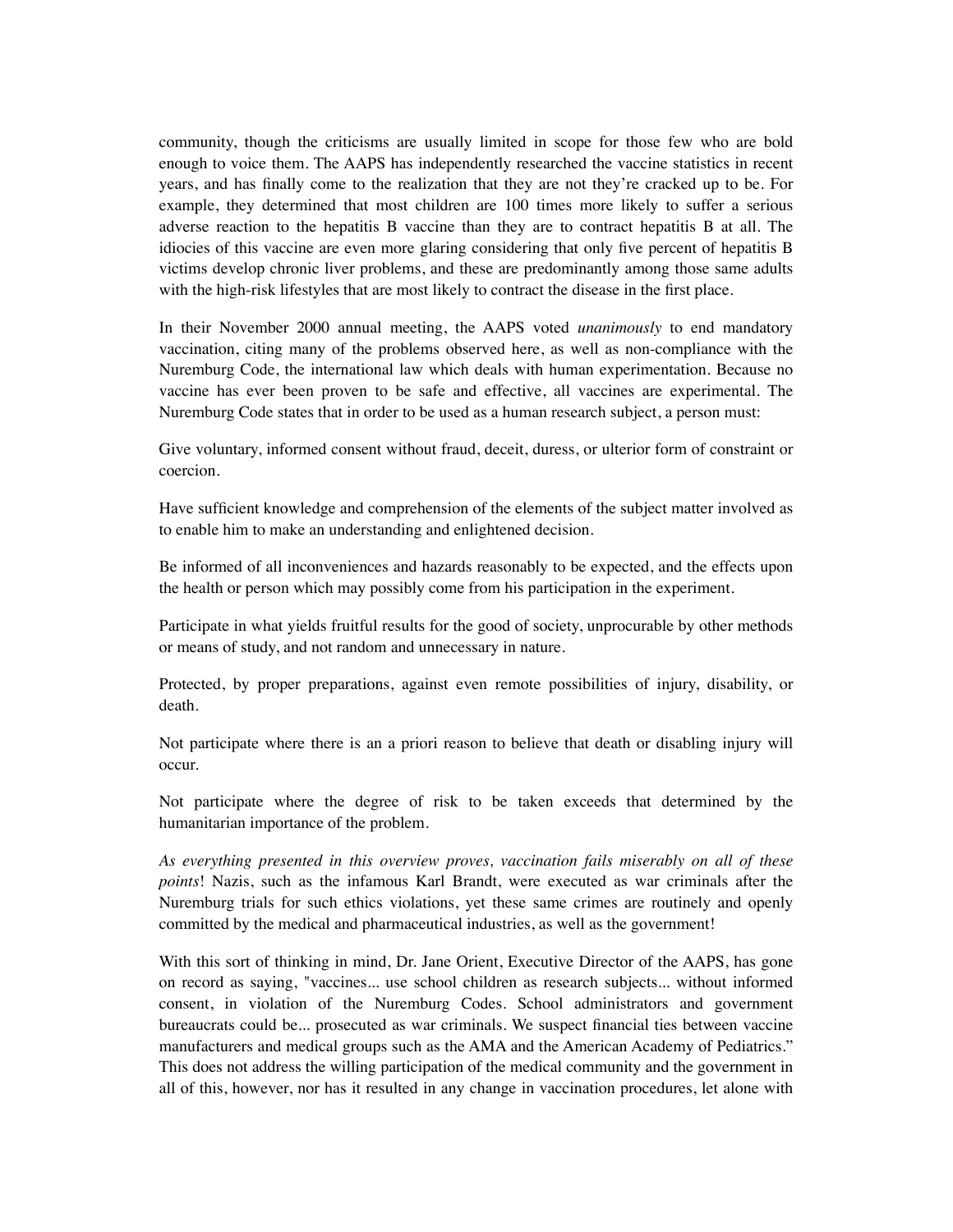the whole corrupt bureaucracy behind it. This therefore comes across as another form of obfuscation, much like the aforementioned "contamination scapegoat" method used by the vaccine manufacturers to defend vaccination, or the death certificate and hospital record falsifications used in the medical community.

The truth is slowly coming out, but of course is noticeably absent in the PR-driven mass-media; it may be widely known within the industry and the government, but it is a taboo subject for discussion for obvious reasons, even if the information can be uncovered by those who are persistent. Perhaps this whole conflict of interests situation has been described best by Kris Gaublomme, MD, who said, "I always said that private interests were hidden behind official vaccination policy making. I was wrong. It is not hidden, it happens in the open. The powers concerned do not even feel the need to be secret about it. They feel so almighty they can publicize their malicious intentions in 'official' reports without any significant opposition to it. The vaccination lobby shamelessly takes all the children of this world as hostages to still their greed for money and power. They relentlessly abuse our compassion for the weaker and our concern about health to promote their giga-business. No matter what. No matter how many more vaccine victims will suffer death or side-effects. No matter how many financial resources this strategy devours at the expense of essential social investments like housing and employment. No matter what. Shocking! There is no excuse for this crime. Just as shocking is the observation that (health) policy is no longer under local, democratic control. Everything is set up and organized with scrutiny at the highest, international level by those who take profit from it: the pharmaceutical industry, the financial world, politicians."

The Rockefeller family is, of course, one of the great powers behind the medical industry, and has been for the last century. As David Rockefeller was quoted in the Feb 1st, 1999 edition of Newsweek International, "...somebody has to take governments' place, and business seems to me to be a logical entity to do it." Some would consider this statement to be the writing on the wall, while others would consider it to be historical hindsight!

There are many interesting quotes to be found in vaccination history, but what has become my favorite was actually spoken by a late nineteenth-century physician, Dr. E. M. Ripley. Although it was said at the time when the smallpox vaccine was the only one available, it is sadly just as relevant to vaccination in general today as it was then. Having been exposed to all of the information in this overview, you can now appreciate it on as many levels as I do. Ripley said, "Never in the history of medicine has there been produced so false a theory, such fraudulent assumptions, such disastrous and damning results as have followed the practice of vaccination; it is the ultima thule of learned quackery, and lacks, and has ever lacked, the faintest shadow of a scientific basis. The fears of the people have been played upon as to the dangers of smallpox and the sure prevention by vaccination, until nearly the whole civilized world has become physically corrupted by its practice." Even if you remember nothing else from this overview, you should remember this statement. Ethical, legal, and monetary issues aside, it well encapsulates in a few sentences everything presented here.

If you are, on the other hand, interested in exploring further about vaccination, here is a short list of internet resources: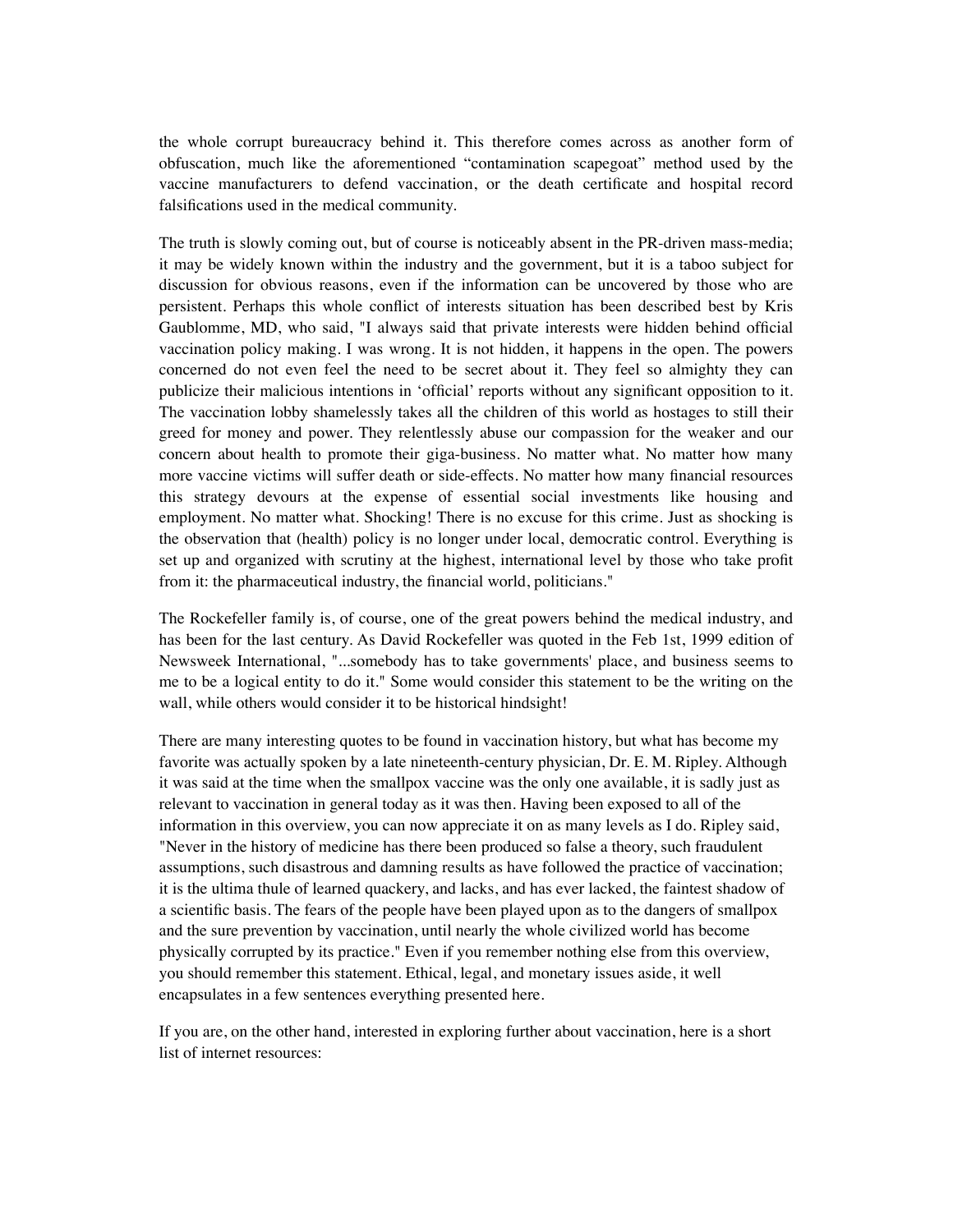**www.homeopathicvillage.com** - This is my own website, which contains a great deal of information related to vaccination, including information not presented here, as well as a good list of references. Also included is information on how to medically deal with vaccine-induced disease.

**www.vaccineinfo.net** - An Austin-based website by Parents Requesting Open Vaccine Education (PROVE). Included is legal information on vaccination exemption, as well as sample exemption letters. They have recently added a downloadable file which documents the harassment given to people who exercise their exemption rights.

**www.whale.to/vaccines.html** - Affectionately known as the "whale website," this site has one of the widest ranges of vaccine-related information of any I know. It also has online the two McBean books that I have referenced here, which you are unlikely to find elsewhere since they were illegally forced out of circulation. The only downside to this site is that it can be difficult to find the information you want out of everything that is there!

This is only a starting point. These places will give you literally hundreds of references in turn, so you can research to your heart's content.

It's time for some concluding thoughts. The reason I am giving this presentation to you like this today is because it would obviously be a waste of time going through official channels, as what I have just said indicates. Vaccination isn't just a lie; it is a *murderous* lie which has been perpetuated, expanded, and enforced by a corrupt, quasi-governmental profiteering network whose actions routinely and flagrantly violate both domestic and international law in the process. There is no mechanism for accountability or control for this network, which is a direct violation of democratic principles. Attacking this network individually would be futile, and historically has landed people in jail without a fair trial, in violation of the United States Constitution.

The only possible solution is to properly educate people en masse so they can begin to resist vaccination as they should. This may ultimately lead to a domestic legal confrontation. Otherwise, it may be necessary to appeal to the newly formed International Criminal Court (ICC), whose purpose is to deal with crimes against humanity, under which heading vaccination so clearly belongs.

I have searched in vain for a single legitimate reason why any sane person would blindly go against any of the facts presented here, let alone all of them, by submitting themselves or their children to vaccination; that is, unless on a subconscious level they are still following their primitive polytheistic roots and the "sacred cow," which itself has mutated into the "cash cow," thanks in no small part to the people who are supposed to be responsible for overseeing vaccination in the first place.

Therefore, I say we must begin the process *immediately*. Otherwise, the mounting danger presented to ourselves and our posterity may soon be too great to overcome. I will now open the floor to discussion, and welcome the questions and input from the audience.

#### **[This concludes the content of the original presentation. The following are a few key**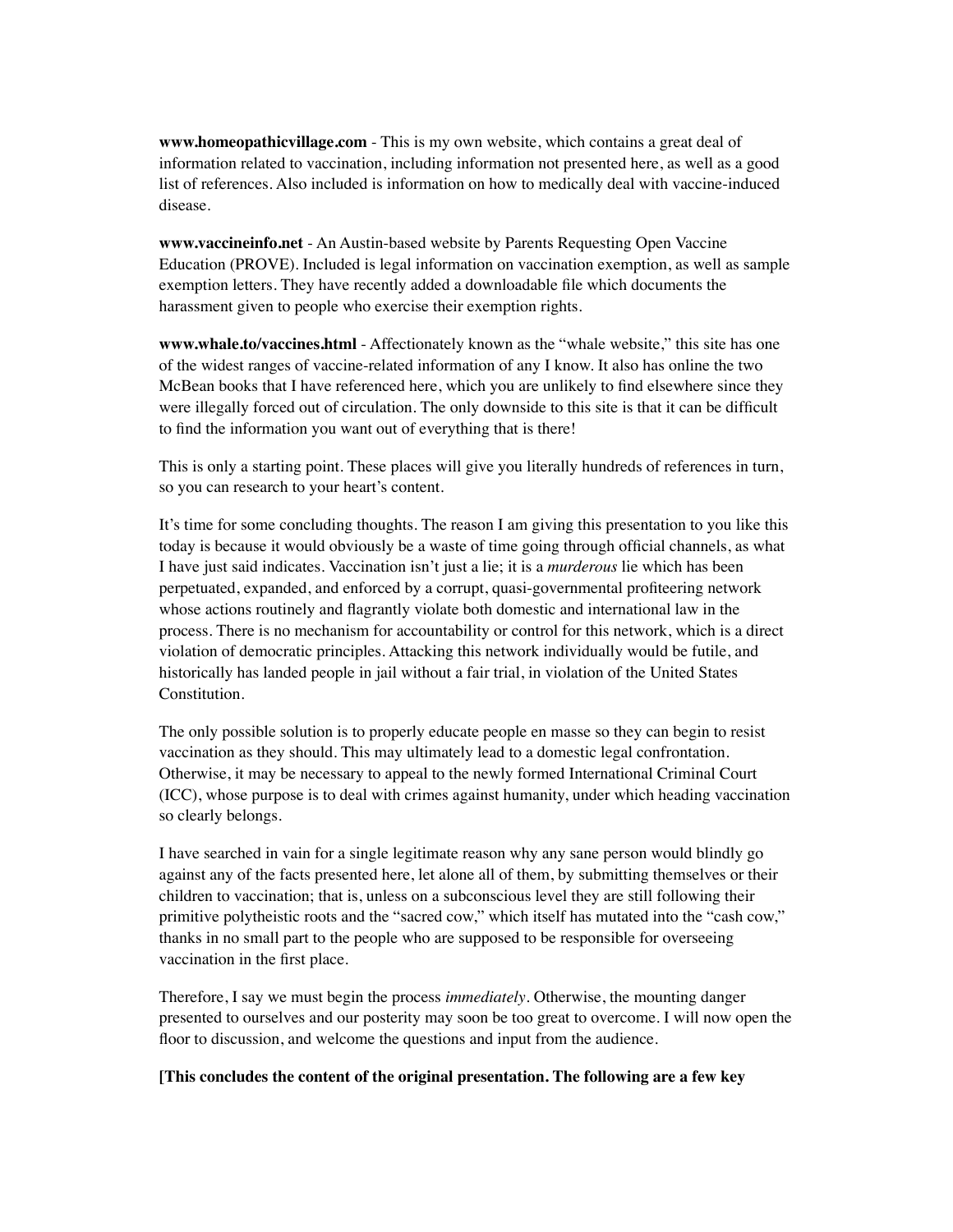### **questions (Q) which were asked following the original presentation, followed by my responses (A), which have been paraphrased. Given the context of these questions within the presentation, the implications of my answers are obviously profound.]**

**(Q):** In light of Béchamp's explanation for the nature of the origin of most bacteria, what are the implications of treatment with antibiotics?

**(A):** Because most germs are a product and an effect of the diseased body, attacking them crudely with antibiotics will obviously impact the host body. The most commonly stated problems of antibiotics are that they produce endotoxins, that they often attack both useful and harmful bacteria indiscriminately, and that they give rise to mutated strains of bacteria which the antibiotics can no longer handle. The continued process of bacterial mutations is what I refer to on my website as Intropy. However, since we are talking about products of the body mutating, what we implicitly must also take into consideration is the mutation of the parent organism (e.g. the patient receiving the antibiotics). The fact that antibiotics often must be used repeatedly shows that the root cause of the disease is not being treated, but rather one of the symptoms of disease. This is typical allopathic methodology. This, like vaccination, will simply cause the disease to develop over time and possibly remanifest itself in a new and possibly more dangerous manner. Furthermore, many types of antibiotics eat mitochondria, which are an important part of energy production in the body. Cells produce energy in two different ways: through anaerobic fermentation (one of the subjects of Béchamp's research, as you may recall), and through what is known as oxidative respiration. A man called Otto Warburg won his first Nobel prize in the 1940's for successfully demonstrating the oxidative respiration process, which is essential for all higher life functions. This is because oxidative respiration produces 20-30 times as much energy per sugar molecule than anaerobic fermentation. When you kill off the mitochondria in the body's cells, you cut off the primary mechanism of the body's energy production. The result you often have is cellular death, resulting in inflammation. This is why inflammation is a common side-effect of antibiotics treatment, a phenomenon with which I had frequent first hand experience before I discovered homeopathy.

**(Q):** How has vaccination contributed to the rise of cancer and AIDS?

**(A):** This answer requires some more science history background. Remember that I mentioned Otto Warburg won his first Nobel Prize in the 1940's for demonstrating the oxidative respiration process? Well, he won his second Nobel prize for demonstrating that cancer is tied to energy deficiency. As I said, if you have a severe lack of energy, the cells will die off, resulting in inflammation. If you have anaerobic fermentation without the much more productive oxidative respiration, you have cancer. This has been known for the last sixty years, yet it has been ignored by the allopathic community. The full reasons why cancer forms this way would not be revealed for several decades. This is where a little historical background on virology and genetics is necessary. A researcher named Stefan Lanka, who has varied backgrounds in biochemistry, marine and evolutionary biology, and virology, observed some logical inconsistencies with the mainstream paradigm concerning areas like cancer and AIDS. So he did what I essentially have done with vaccination in this presentation: he researched virology from the ground up to find out what went wrong and where. As people may or may not know, molecular genetics was originally founded by physicists, who originally tried to explain cellular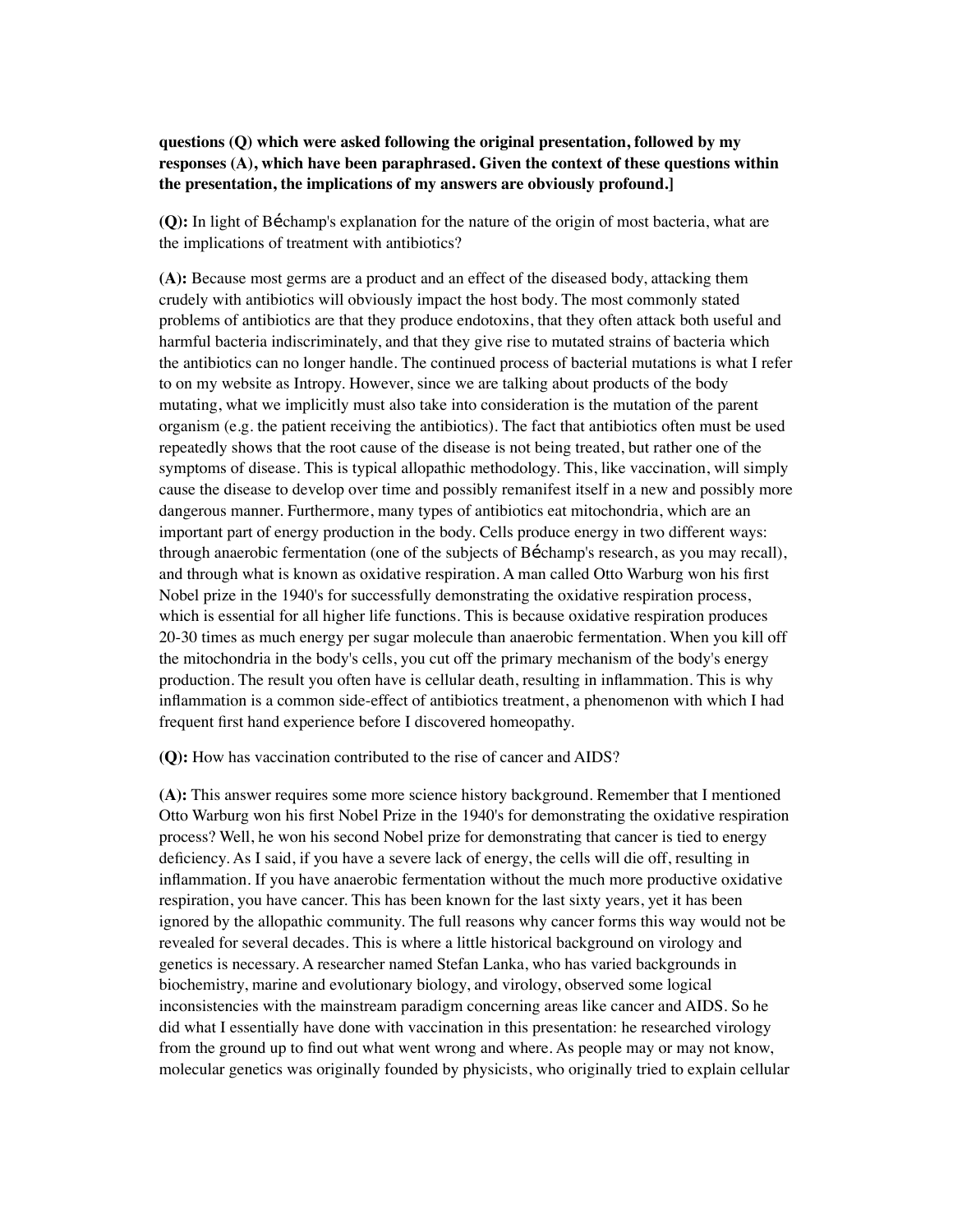processes by assuming that the cell nucleus was the central control mechanism of the cell, and that it remained static. This was an extension of their thinking regarding the nuclei of atoms in physics. As would eventually become obvious, this was a major error which would carry over into the field of molecular genetics even after it became its own field of specialization. It was assumed that DNA could be converted into RNA in the cell organelles (i.e. Béchamp's microzymas), a process known as transcription, but that RNA could never be reverse transcribed into DNA. This static view of DNA in cell nuclei was and continues to be the central dogma of molecular genetics, despite its naiveté. This continued into the 1960's, when it was observed that cellular DNA did undergo changes. They initially assumed it was a sign of cancer. When they finally discovered the existence of an enzyme which triggered reverse transcription, called reverse transcriptase, they did not do the scientifically correct thing by rethinking the dogma. Rather, they improvised a patch to it by postulating the existence of what they called retroviruses, which supposedly caused genetic mutations in the DNA. This was despite the fact that neither then nor today has so much as a single retrovirus been proven to exist! The best that they can do is construct a model of what they "think" they look like based on the DNA changes they observe. They then blamed cancer on retroviruses, and started the beloved chemotherapy, including the highly toxic AZT, to interfere with the reverse transcription process. Although chemotherapy slows the cancer production rate or (sometimes by some miracle) reverses it, the damage done to the body in the process can't begin to justify it because it effects the body cells almost indiscriminately. This is because, as it soon became obvious, that reverse transcriptase could be found everywhere, and therefore was not inextricably linked to cancer or, for that matter, retroviruses. As evolutionary biologists would discover, reverse transcription is not merely a part of life processes, it is an essential function for such things as repairing chromosomal breaks and other genetic damage. When the much touted chemotherapy failed to live up to its promise, they quietly slipped from the retroviral explanation for cancer and tried to explain it in terms of an immunological disorder. This claim was, of course, wrong as soon as they announced it because cancer cells have no differentiating markers to stimulate an immune response. The body essentially recognizes them as stem cells. As Warburg, and later evolutionary biologists, explained, this is because the lack of energy in the cell forces it to revert to a unicellular state since it is dependent upon anaerobic fermentation only. This essentially makes it function as a stem cell, which grows haphazardly out of control. Naturally, the DNA replication process is inhibited by the lack of energy, which causes DNA defects to arise. People naturally assumed that these DNA defects were the *cause* of the cancer, when in fact it is another *effect* of cancer. This confusion of cause and effect is reminiscent of Pasteur's Germ Theory of Disease, not to mention allopathic medicine in general. When what they call "AIDS" came along in the 1980's, they came up with an inane hybrid of the two explanations, saying that the observed symptoms were due to autoimmune disorder caused by a sexually transmitted retrovirus. Robert Gallo was credited for "discovering" HIV, the retrovirus that supposedly causes AIDS, despite the fact that the sole rationale behind his claim was that he observed reverse transcription! Neither then nor today has actual proof been provided that HIV exists, let alone the mechanism by which it causes AIDS. This doesn't even mention the reason why the prophecies of doom for AIDS as predicted by the HIV theory have yet to come to fruition. They try to work around this problem using the circular arguments which are essential to retrovirology, which is to virology what ether was to cosmology a century earlier. They also try to deflect the problem by saying that HIV mutates so quickly that it cannot be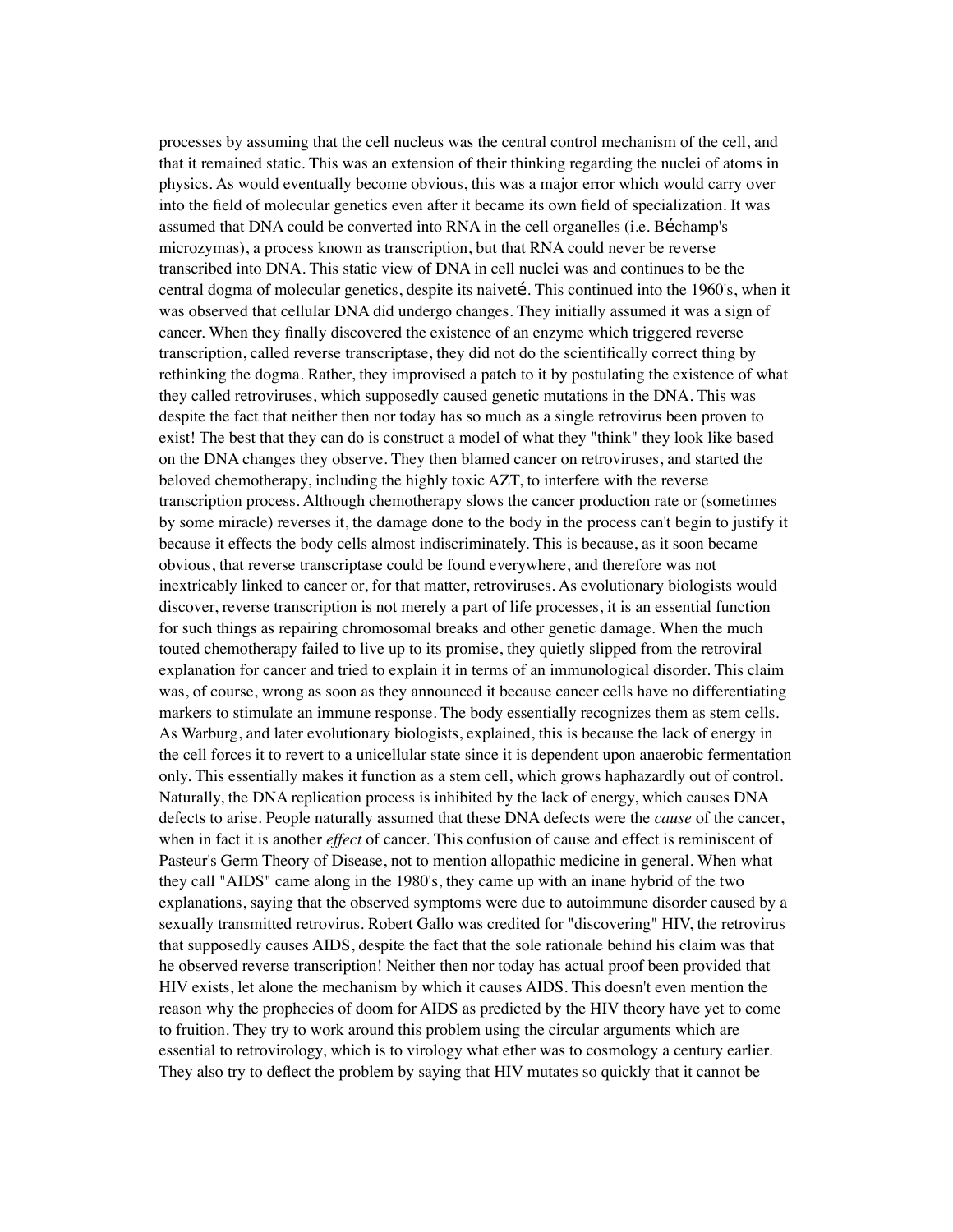identified anymore, which naturally does not explain why it was never identified at all! At the same time he announced his "discovery," Gallo applied for a patent to the AIDS test, which could not possibly test for HIV because, by the standards of virology (and common sense), an antibody test cannot be created without first having identified and isolated an antigen. I can't help but to think of the likes of Jenner and Pasteur here. As should now be obvious, the whole HIV/AIDS reasoning used today is, to date, the most blatent and irrational way to justify Pasteur's Germ Theory versus Béchamp's Microzymian (i.e. genetics/energy) Theory. As Lanka observes, what is called AIDS should more properly be called AEDS, Acquired Energy Deficiency Syndrome. Many of the symptoms associated with AIDS are actually a direct consequence of the allopathic treatment (e.g. chemotherapy, protease inhibitors) because these interfere with the reverse transcription process and, by extension, the genetic repair process in the long term. This in turn contributes to the severe hypercatabolism associated with AIDS, followed by death. Some of the things which interfere with the oxidative respiration process, and therefore contibute to cancer and AIDS, are to be found in vaccines, including heavy metals and other adjuvants. As we saw in those cancer pictures in the presentation, the connection was obvious because the cancer radiated from the point of injection. However, most people will see their troubles metastasize, sometimes for years, before problems reveal themselves. As I also mentioned in the presentation, the animal DNA fragments in many vaccines ultimately integrate with people's DNA, providing another potential source of damage. The reason why many people originally objected to the autoimmune disorder explanation of AIDS was that people did not suffer from the same problems as others with suppressed immune systems, like chronic colds or opportunistic infections. These have never been a part of the clinical definition of AIDS, which varies from one country to the next, and one month to the next, as does the idea of what HIV looks like. As I mentioned in the presentation, AIDS rates in Africa correspond tightly to vaccination rates. This is because the people there are most prone to suffer the effects of vaccination due to their poor nutrition, sanitation, and living conditions, making their tolerance level for oxidative respiration interference lower. Doesn't this remind you of nineteenth-century Europe?

#### **(Q):** What makes the hepatitis B vaccine so dangerous?

**(A):** The full answer to this question also requires some historical background, beginning with the blood industry. This area is another source of scandal because much of the blood supply comes from people who most need the money for donating blood, including the homeless, drug addicts, and people from impoverished areas. This blood is naturally not what you would want to have coursing through your own blood vessels because of all of the contaminants. The hemophiliac community began to undergo blood transfusions to treat them prophylactically. It turned out to be just another way to make money, however, as they had to gradually increase the size of the injection in order to compete with the antibodies being generated against the clotting factors. One source of blood contamination is certain proteins with which the body produces an autoimmune respone. Naturally, having all of this contaminated blood pumped into them stressed the liver to the point of inflammation, resulting in hepatitis. This is why so many hemophiliacs develop hepatiitis, as do other risk groups such as intravenous drug users and the sexually promiscuous, whose lifestyles are begging for trouble anyway. Then they came up with the same idea that they had for the polio disease, as I explained in the presentation, namely to "blame" hepatitis on some viruses, and then develop a vaccine for it. Naturally, blood sera from